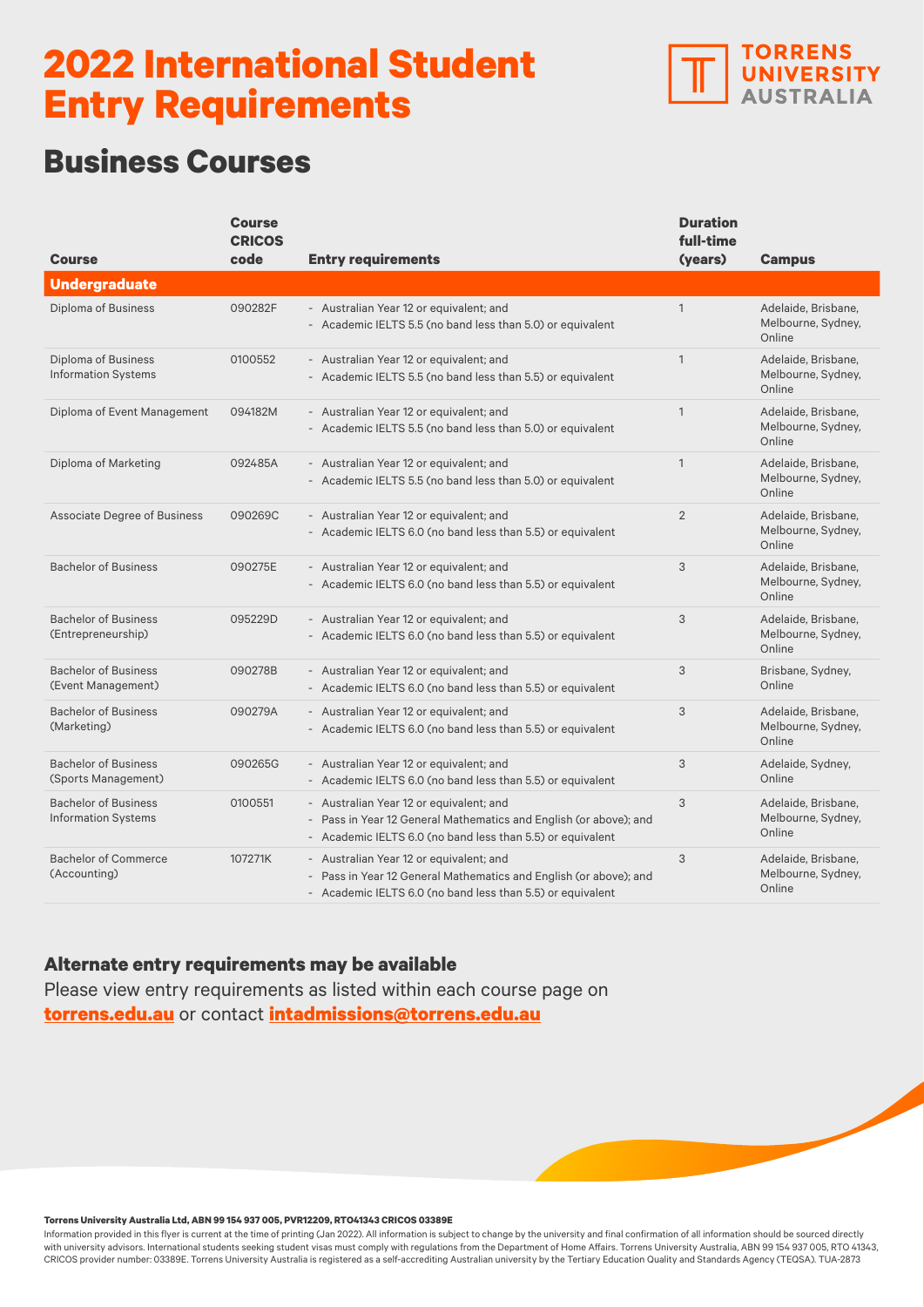

## **Business Courses**

|                                                                                 | <b>Course</b><br><b>CRICOS</b> |                                                                                                                                                                                      | <b>Duration</b><br>full-time |                                                     |
|---------------------------------------------------------------------------------|--------------------------------|--------------------------------------------------------------------------------------------------------------------------------------------------------------------------------------|------------------------------|-----------------------------------------------------|
| Course                                                                          | code                           | <b>Entry requirements</b>                                                                                                                                                            | (years)                      | <b>Campus</b>                                       |
| <b>Postgraduate</b>                                                             |                                |                                                                                                                                                                                      |                              |                                                     |
| Graduate Certificate in Business<br>Administration                              | 095349G                        | - Australian bachelor's degree or equivalent; and<br>- Academic IELTS 6.0 (no band less than 5.5) or equivalent                                                                      | 0.5                          | Adelaide, Brisbane,<br>Melbourne, Sydney,<br>Online |
| <b>Graduate Certificate of Global</b><br><b>Project Management</b>              | 095351B                        | - Australian bachelor's degree or equivalent; and<br>- Three years of relevant work experience; and<br>- Academic IELTS 6.5 (no band less than 6.0) or equivalent                    | 0.5                          | Adelaide, Brisbane,<br>Melbourne, Sydney,<br>Online |
| <b>Graduate Diploma of Business</b><br>Administration                           | 095352A                        | - Australian bachelor's degree or equivalent; and<br>Three years of post-degree professional experience; and<br>- Academic IELTS 6.5 (no band less than 6.0) or equivalent           | $\mathbf{1}$                 | Adelaide, Brisbane,<br>Melbourne, Sydney,<br>Online |
| <b>Graduate Diploma of Business</b><br><b>Information Systems</b>               | 098258G                        | - Australian bachelor's degree or equivalent; and<br>- Academic IELTS 6.5 (no band less than 6.0) or equivalent                                                                      | $\mathbf{1}$                 | Adelaide, Brisbane.<br>Melbourne, Sydney,<br>Online |
| <b>Graduate Diploma of Global</b><br><b>Project Management</b>                  | 090245M                        | - Australian bachelor's degree or equivalent; and<br>- Academic IELTS 6.5 (no band less than 6.0) or equivalent                                                                      | $\mathbf{1}$                 | Adelaide, Brisbane,<br>Melbourne, Sydney,<br>Online |
| <b>Master of Business</b><br>Administration                                     | 095353M                        | - Australian cognate bachelor's degree or equivalent; and<br>- Three years of post-degree professional experience; and<br>- Academic IELTS 6.5 (no band less than 6.0) or equivalent | 1.5                          | Adelaide, Brisbane.<br>Melbourne, Sydney,<br>Online |
| <b>Master of Business</b><br>Administration (Advanced)                          | 088149G                        | - Australian bachelor's degree or equivalent; and<br>- Academic IELTS 6.5 (no band less than 6.0) or equivalent                                                                      | $\overline{2}$               | Adelaide, Brisbane,<br>Melbourne, Sydney,<br>Online |
| <b>Master of Business</b><br>Administration<br>(Sports Management)              | N/A                            | - Australian bachelor's degree or equivalent; and<br>- Three years of relevant work experience; and<br>- Academic IELTS 6.5 (no band less than 6.0) or equivalent                    | 1.5                          | Online                                              |
| <b>Master of Business</b><br>Administration<br>(Sports Management,<br>Advanced) | 0101388                        | - Australian bachelor's degree or equivalent; and<br>- Academic IELTS 6.5 (no band less than 6.0) or equivalent                                                                      | $\overline{2}$               | Adelaide, Brisbane,<br>Melbourne, Sydney,<br>Online |
| <b>Master of Business</b><br><b>Information Systems</b>                         | 098257J                        | - Australian bachelor's degree or equivalent; and<br>- Academic IELTS 6.5 (no band less than 6.0) or equivalent                                                                      | $\overline{2}$               | Adelaide, Brisbane,<br>Melbourne, Sydney,<br>Online |
| Master of Engineering<br>Management                                             | 102618F                        | - Australian bachelor's degree in engineering or technology-based<br>degree or equivalent; and<br>Academic IELTS 6.5 (no band less than 6.0) or equivalent                           | $\overline{2}$               | Adelaide, Brisbane,<br>Melbourne, Sydney,<br>Online |
| Master of Global Project<br>Management                                          | 095357G                        | - Australian bachelor's degree or equivalent; and<br>- At least two years of relevant work experience; and<br>- Academic IELTS 6.5 (no band less than 6.0) or equivalent             | 1.5                          | Adelaide, Brisbane,<br>Melbourne, Sydney,<br>Online |
| Master of Global Project<br>Management (Advanced)                               | 090247J                        | - Australian bachelor's degree or equivalent; and<br>- Academic IELTS 6.5 (no band less than 6.0) or equivalent                                                                      | $\overline{2}$               | Adelaide, Brisbane,<br>Melbourne, Sydney,<br>Online |

### **Alternate entry requirements may be available**

Please view entry requirements as listed within each course page on **[torrens.edu.au](https://www.torrens.edu.au/)** or contact **[intadmissions@torrens.edu.au](mailto:intadmissions%40torrens.edu.au?subject=)**

#### **Torrens University Australia Ltd, ABN 99 154 937 005, PVR12209, RTO41343 CRICOS 03389E**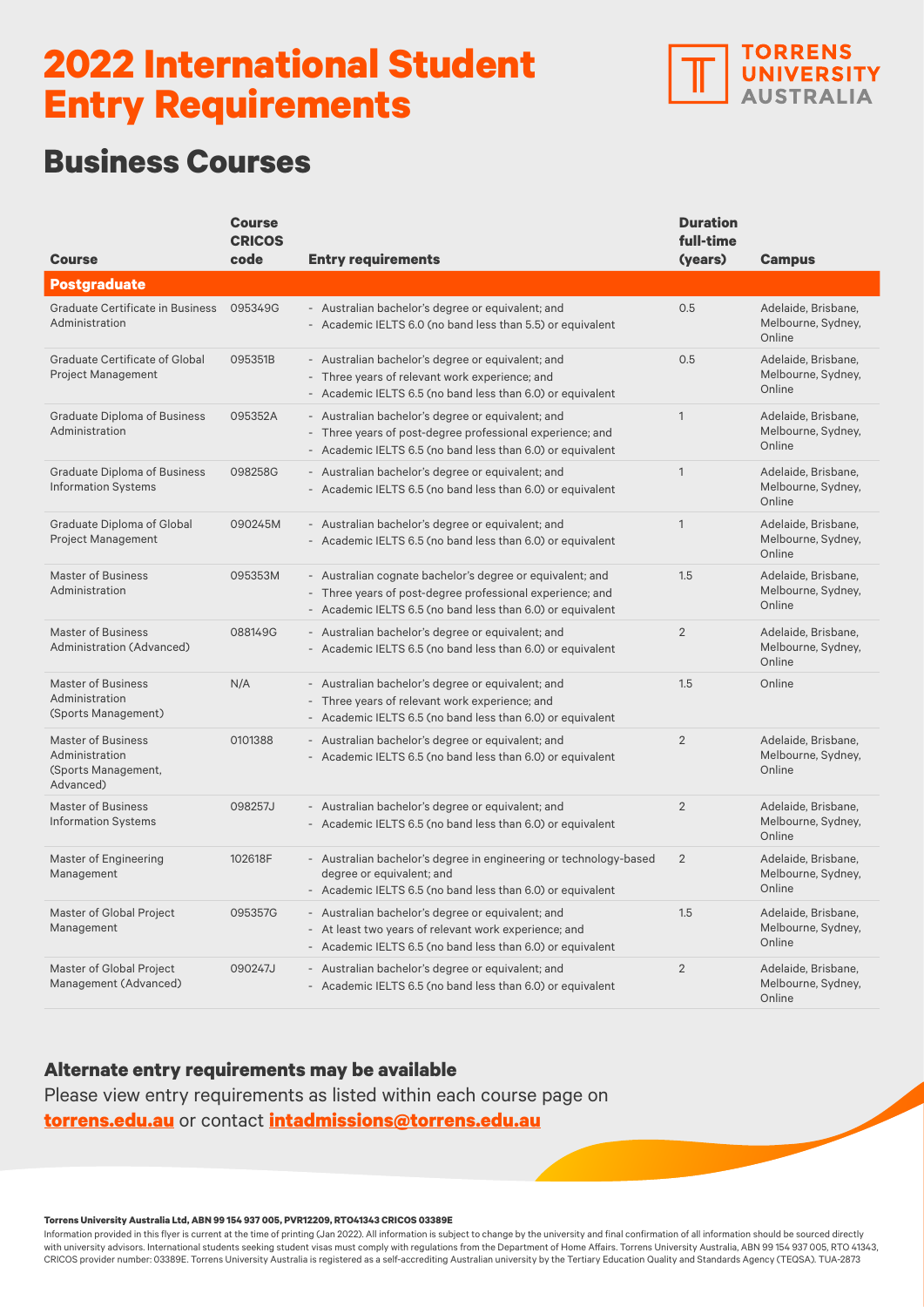

# **Business Courses**

| <b>Course</b>                                                                   | <b>Course</b><br><b>CRICOS</b><br>code | <b>Entry requirements</b>                                                                                                                                                | <b>Duration</b><br>full-time<br>(years) | <b>Campus</b>                                       |
|---------------------------------------------------------------------------------|----------------------------------------|--------------------------------------------------------------------------------------------------------------------------------------------------------------------------|-----------------------------------------|-----------------------------------------------------|
| <b>Postgraduate</b>                                                             |                                        |                                                                                                                                                                          |                                         |                                                     |
| Master of Professional<br>Accounting                                            | 095358F                                | - Australian bachelor's degree or equivalent; and<br>- Academic IELTS 6.5 (no band less than 6.0) or equivalent                                                          | 1.5                                     | Adelaide, Brisbane,<br>Melbourne, Sydney,<br>Online |
| Master of Professional<br>Accounting (Advanced)                                 | 090254K                                | - Australian bachelor's degree or equivalent; and<br>- Academic IELTS 6.5 (no band less than 6.0) or equivalent                                                          | $\overline{2}$                          | Adelaide, Brisbane,<br>Melbourne, Sydney,<br>Online |
| Master of Business<br>Administration and Master<br>of Global Project Management | 090241D                                | - Australian bachelor's degree or equivalent; and<br>- At least two years of relevant work experience; and<br>- Academic IELTS 6.5 (no band less than 6.0) or equivalent | $\overline{2}$                          | Adelaide, Brisbane,<br>Melbourne, Sydney,<br>Online |
| Master of Business<br>Administration and<br>Master of Public Health             | 090242C                                | - Australian bachelor's degree or equivalent; and<br>- Three years of relevant work experience; and<br>- Academic IELTS 6.5 (no band less than 6.0) or equivalent        | $\overline{2}$                          | Adelaide, Brisbane,<br>Melbourne, Sydney,<br>Online |
| Master of Global Project<br>Management and<br>Master of Public Health           | 090248G                                | - Australian bachelor's degree or equivalent; and<br>- At least two years of relevant work experience; and<br>- Academic IELTS 6.5 (no band less than 6.0) or equivalent | $\overline{2}$                          | Adelaide, Brisbane,<br>Melbourne, Sydney,<br>Online |

### **Alternate entry requirements may be available**

Please view entry requirements as listed within each course page on **[torrens.edu.au](https://www.torrens.edu.au/)** or contact **[intadmissions@torrens.edu.au](mailto:intadmissions%40torrens.edu.au?subject=)**

#### **Torrens University Australia Ltd, ABN 99 154 937 005, PVR12209, RTO41343 CRICOS 03389E**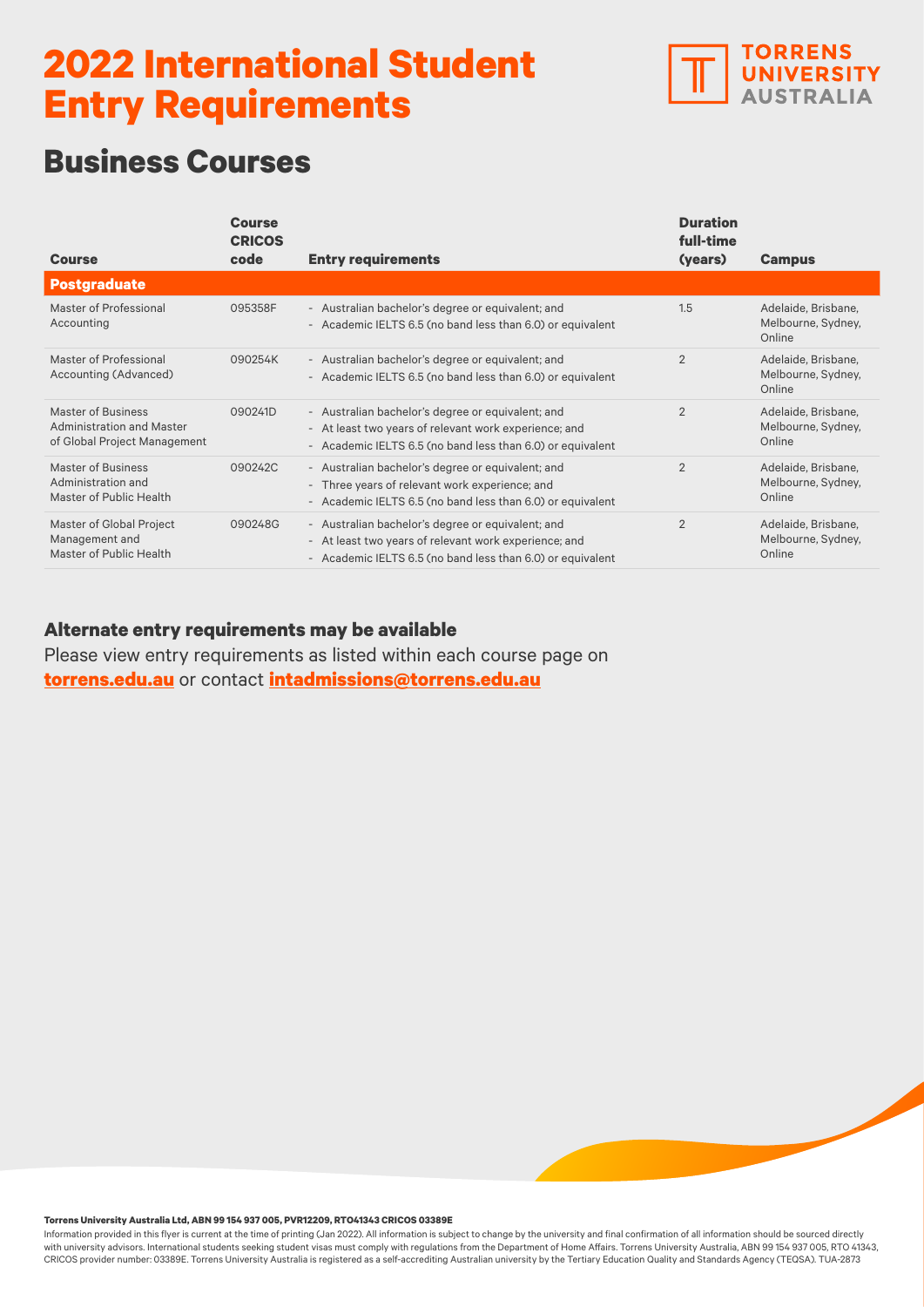#### **TORRENS 2022 International Student**  UNIVERSITY **AUSTRALIA Entry Requirements**

## **Design and Creative Technology Courses**

| <b>Course</b>                                                  | <b>Course</b><br><b>CRICOS</b><br>code | <b>Entry requirements</b>                                                                             | <b>Duration</b><br>full-time<br>(years) | <b>Campus</b>                          |
|----------------------------------------------------------------|----------------------------------------|-------------------------------------------------------------------------------------------------------|-----------------------------------------|----------------------------------------|
| <b>Undergraduate</b>                                           |                                        |                                                                                                       |                                         |                                        |
| Diploma of 3D Design<br>and Animation                          | 103343J                                | - Australian Year 12 or equivalent; and<br>- Academic IELTS 5.5 (no band less than 5.0) or equivalent | 1.5                                     | Brisbane, Melbourne,<br>Sydney, Online |
| Diploma of Branded<br><b>Fashion Design</b>                    | 107018A                                | - Australian Year 12 or equivalent; and<br>- Academic IELTS 5.5 (no band less than 5.0) or equivalent | $\mathbf{1}$                            | Brisbane, Melbourne,<br>Sydney, Online |
| Diploma of<br><b>Communication Design</b>                      | 090303F                                | - Australian Year 12 or equivalent; and<br>- Academic IELTS 5.5 (no band less than 5.0) or equivalent | $\mathbf{1}$                            | Brisbane, Melbourne,<br>Sydney, Online |
| Diploma of Design                                              | 094008C                                | - Australian Year 12 or equivalent; and<br>- Academic IELTS 5.5 (no band less than 5.0) or equivalent | $\mathbf{1}$                            | Brisbane, Melbourne,<br>Sydney, Online |
| Diploma of Fashion<br>Marketing and Enterprise                 | 108078C                                | - Australian Year 12 or equivalent; and<br>- Academic IELTS 5.5 (no band less than 5.0) or equivalent | $\mathbf{1}$                            | Brisbane, Melbourne,<br>Sydney, Online |
| Diploma of Film and Video                                      | 103349C                                | - Australian Year 12 or equivalent; and<br>- Academic IELTS 5.5 (no band less than 5.0) or equivalent | 1.5                                     | Brisbane, Melbourne.<br>Sydney, Online |
| Diploma of Graphic Design                                      | 102489K                                | - Australian Year 12 or equivalent; and<br>- Academic IELTS 5.5 (no band less than 5.0) or equivalent | 1.5                                     | Brisbane, Melbourne,<br>Sydney, Online |
| Diploma of Interior Design<br>and Decoration                   | 092484B                                | - Australian Year 12 or equivalent; and<br>- Academic IELTS 5.5 (no band less than 5.0) or equivalent | 1.5                                     | Brisbane, Melbourne,<br>Sydney, Online |
| Diploma of Photography<br>and Photo Imaging                    | 102490F                                | - Australian Year 12 or equivalent; and<br>- Academic IELTS 5.5 (no band less than 5.0) or equivalent | 1.5                                     | Brisbane, Melbourne,<br>Sydney, Online |
| Diploma of UX and Web Design                                   | 103346F                                | - Australian Year 12 or equivalent; and<br>- Academic IELTS 5.5 (no band less than 5.0) or equivalent | 1.5                                     | Brisbane, Melbourne,<br>Sydney, Online |
| Associate Degree of 3D Design<br>and Animation                 | 103342K                                | - Australian Year 12 or equivalent; and<br>- Academic IELTS 6.0 (no band less than 5.5) or equivalent | $\overline{2}$                          | Melbourne, Sydney,<br>Online           |
| Associate Degree of Branded<br><b>Fashion Design</b>           | 090286B                                | - Australian Year 12 or equivalent; and<br>- Academic IELTS 6.0 (no band less than 5.5) or equivalent | $\overline{2}$                          | Brisbane, Melbourne,<br>Sydney, Online |
| Associate Degree of<br><b>Communication Design</b>             | 090287A                                | - Australian Year 12 or equivalent; and<br>- Academic IELTS 6.0 (no band less than 5.5) or equivalent | $\overline{2}$                          | Brisbane, Melbourne,<br>Sydney, Online |
| Associate Degree of Film<br>and Video                          | 103348D                                | - Australian Year 12 or equivalent; and<br>- Academic IELTS 6.0 (no band less than 5.5) or equivalent | $\overline{2}$                          | Sydney, Online                         |
| Associate Degree of Fashion<br><b>Marketing and Enterprise</b> | 108077D                                | - Australian Year 12 or equivalent; and<br>- Academic IELTS 6.0 (no band less than 5.5) or equivalent | $\overline{2}$                          | Brisbane, Melbourne,<br>Sydney, Online |

**Billy Blue** 

College of Design

### **Alternate entry requirements may be available**

Please view entry requirements as listed within each course page on **[torrens.edu.au](https://www.torrens.edu.au/)** or contact **[intadmissions@torrens.edu.au](mailto:intadmissions%40torrens.edu.au?subject=)**

#### **Torrens University Australia Ltd, ABN 99 154 937 005, PVR12209, RTO41343 CRICOS 03389E T/A Billy Blue College of Design at Torrens University Australia**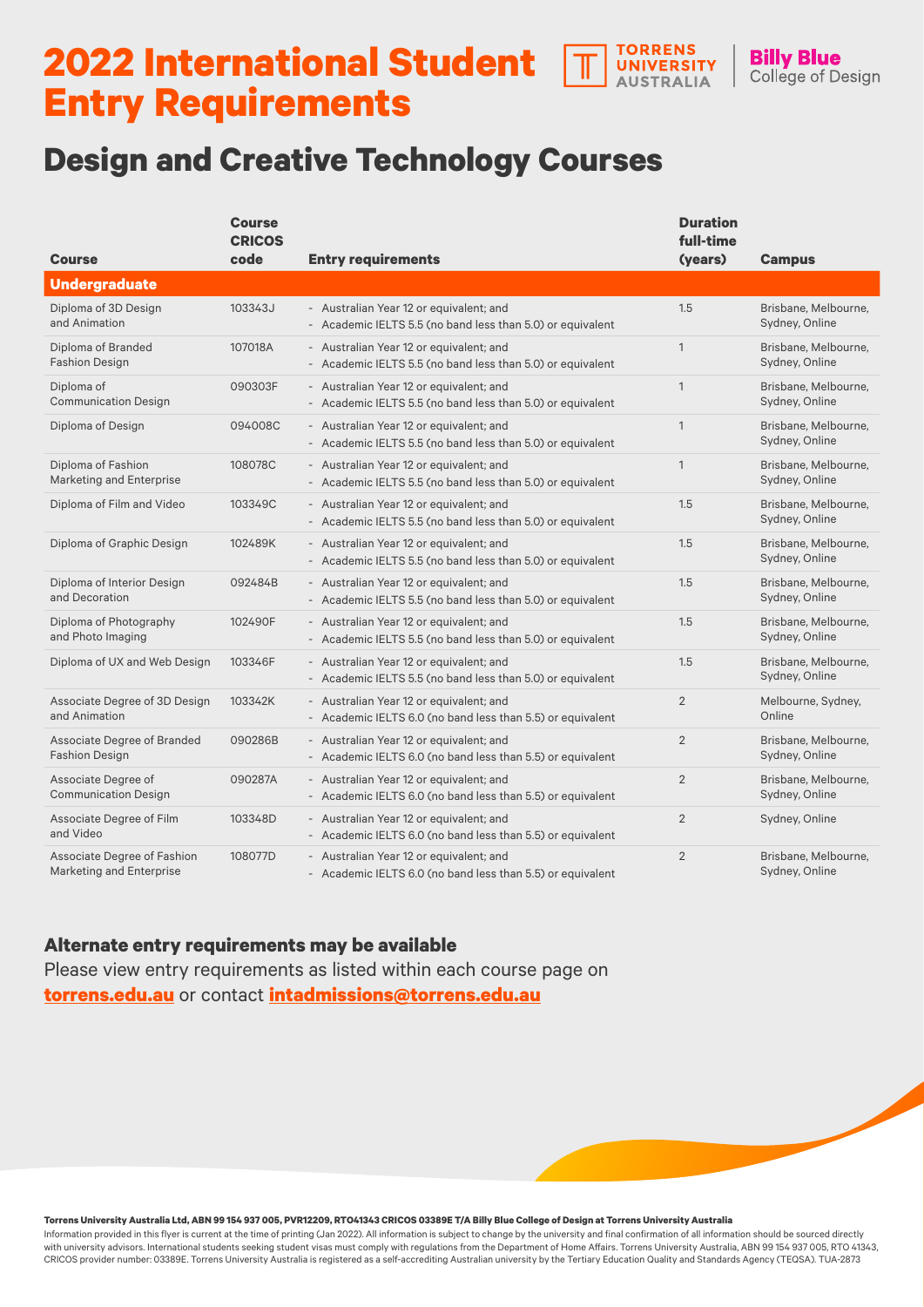#### **2022 International Student TORRENS UNIVERSITY AUSTRALIA Entry Requirements**

## **Design and Creative Technology Courses**

| <b>Course</b>                                          | <b>Course</b><br><b>CRICOS</b><br>code | <b>Entry requirements</b>                                                                             | <b>Duration</b><br>full-time<br>(years) | <b>Campus</b>                          |
|--------------------------------------------------------|----------------------------------------|-------------------------------------------------------------------------------------------------------|-----------------------------------------|----------------------------------------|
| <b>Undergraduate</b>                                   |                                        |                                                                                                       |                                         |                                        |
| Associate Degree of Interior<br>Design (Commercial)    | 090291E                                | - Australian Year 12 or equivalent; and<br>- Academic IELTS 6.0 (no band less than 5.5) or equivalent | $\overline{2}$                          | Brisbane, Melbourne,<br>Sydney, Online |
| Associate Degree of Interior<br>Design (Residential)   | 090292D                                | - Australian Year 12 or equivalent; and<br>- Academic IELTS 6.0 (no band less than 5.5) or equivalent | $\overline{2}$                          | Brisbane, Melbourne,<br>Sydney, Online |
| Associate Degree of UX and<br>Web Design               | 103345G                                | - Australian Year 12 or equivalent; and<br>- Academic IELTS 6.0 (no band less than 5.5) or equivalent | $\overline{2}$                          | Brisbane, Sydney,<br>Online            |
| Bachelor of 3D Design<br>and Animation                 | 103341M                                | - Australian Year 12 or equivalent; and<br>- Academic IELTS 6.0 (no band less than 5.5) or equivalent | 3                                       | Melbourne, Sydney,<br>Online           |
| <b>Bachelor of Branded Fashion</b><br>Design           | 090293C                                | - Australian Year 12 or equivalent; and<br>- Academic IELTS 6.0 (no band less than 5.5) or equivalent | 3                                       | Brisbane, Melbourne,<br>Sydney, Online |
| <b>Bachelor of Communication</b><br>Design             | 090295A                                | - Australian Year 12 or equivalent; and<br>- Academic IELTS 6.0 (no band less than 5.5) or equivalent | 3                                       | Brisbane, Melbourne,<br>Sydney, Online |
| <b>Bachelor of Fashion Marketing</b><br>and Enterprise | 108076E                                | - Australian Year 12 or equivalent; and<br>- Academic IELTS 6.0 (no band less than 5.5) or equivalent | 3                                       | Brisbane, Melbourne,<br>Sydney, Online |
| Bachelor of Film and Video                             | 103347E                                | - Australian Year 12 or equivalent; and<br>- Academic IELTS 6.0 (no band less than 5.5) or equivalent | 3                                       | Sydney, Online                         |
| <b>Bachelor of Interior Design</b><br>(Commercial)     | 105417B                                | - Australian Year 12 or equivalent; and<br>- Academic IELTS 6.0 (no band less than 5.5) or equivalent | 3                                       | Brisbane, Melbourne,<br>Sydney, Online |
| Bachelor of Interior Design<br>(Residential)           | 105419M                                | - Australian Year 12 or equivalent; and<br>- Academic IELTS 6.0 (no band less than 5.5) or equivalent | 3                                       | Brisbane, Melbourne,<br>Sydney, Online |
| Bachelor of UX and Web Design                          | 103344H                                | - Australian Year 12 or equivalent; and<br>- Academic IELTS 6.0 (no band less than 5.5) or equivalent | 3                                       | Brisbane, Sydney,<br>Online            |

**Billy Blue** 

College of Design

### **Alternate entry requirements may be available**

Please view entry requirements as listed within each course page on **[torrens.edu.au](https://www.torrens.edu.au/)** or contact **[intadmissions@torrens.edu.au](mailto:intadmissions%40torrens.edu.au?subject=)**

**Torrens University Australia Ltd, ABN 99 154 937 005, PVR12209, RTO41343 CRICOS 03389E T/A Billy Blue College of Design at Torrens University Australia**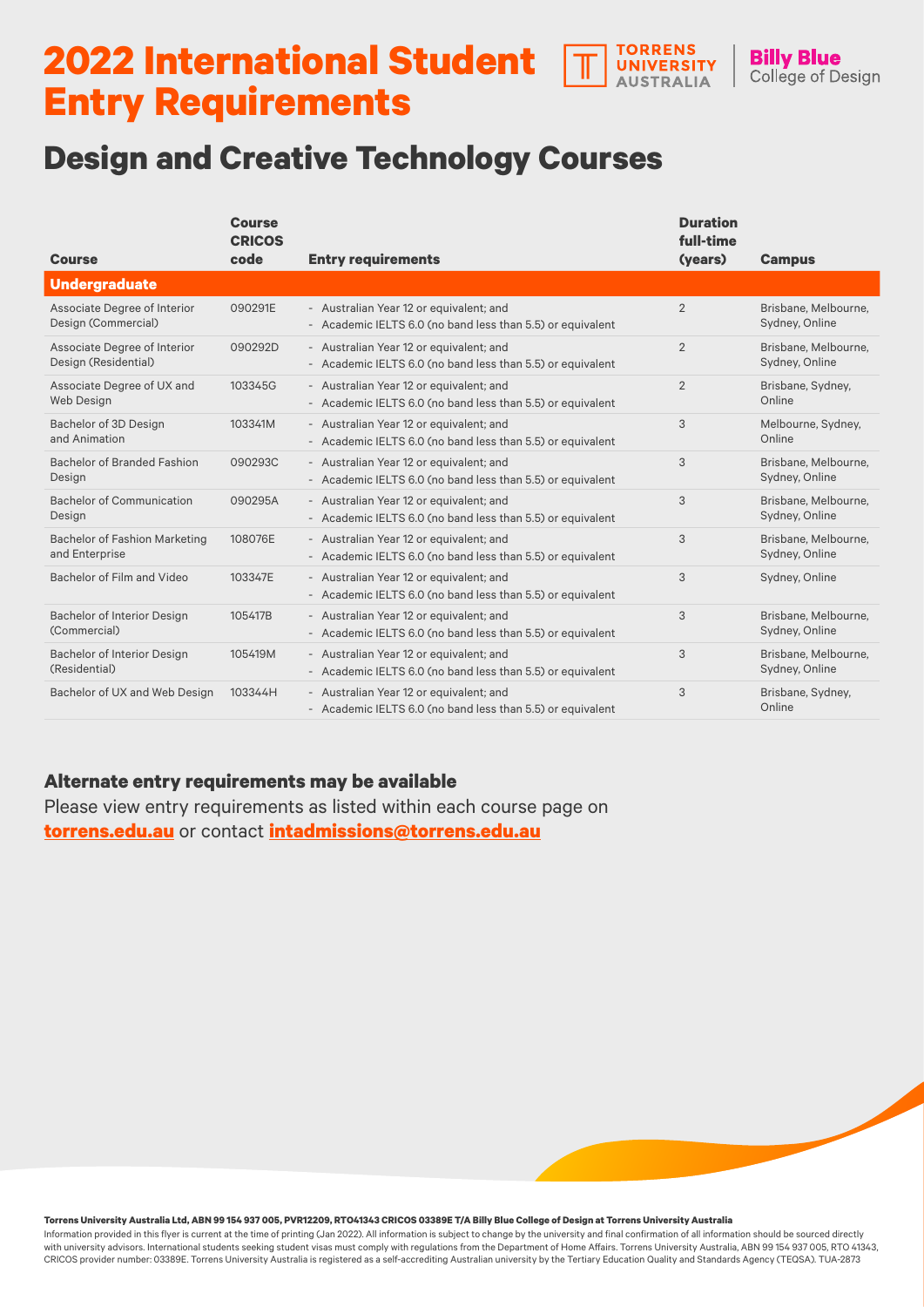#### **TORRENS 2022 International Student**  UNIVERSITY **AUSTRALIA Entry Requirements**

## **Design and Creative Technology Courses**

| <b>Course</b>                                                                   | <b>Course</b><br><b>CRICOS</b><br>code | <b>Entry requirements</b>                                                                                                                                                                                                                         | <b>Duration</b><br>full-time<br>(years) | <b>Campus</b>                          |
|---------------------------------------------------------------------------------|----------------------------------------|---------------------------------------------------------------------------------------------------------------------------------------------------------------------------------------------------------------------------------------------------|-----------------------------------------|----------------------------------------|
| <b>Undergraduate</b>                                                            |                                        |                                                                                                                                                                                                                                                   |                                         |                                        |
| <b>Bachelor of Business</b><br>and Bachelor of Branded<br><b>Fashion Design</b> | 090255J                                | - Australian Year 12 or equivalent; and<br>- Academic IELTS 6.0 (no band less than 5.5) or equivalent                                                                                                                                             | 4                                       | Brisbane, Melbourne,<br>Sydney, Online |
| <b>Bachelor of Business</b><br>and Bachelor of<br><b>Communication Design</b>   | 090257G                                | - Australian Year 12 or equivalent; and<br>- Academic IELTS 6.0 (no band less than 5.5) or equivalent                                                                                                                                             | 4                                       | Brisbane, Melbourne,<br>Sydney         |
| Bachelor of Business and<br>Bachelor of 3D Design<br>and Animation              | 090256G                                | - Australian Year 12 or equivalent; and<br>- Academic IELTS 6.0 (no band less than 5.5) or equivalent                                                                                                                                             | 4                                       | Melbourne, Sydney                      |
| <b>Bachelor of Business</b><br>and Bachelor of Film<br>and Video Design         | 090259E                                | - Australian Year 12 or equivalent; and<br>- Academic IELTS 6.0 (no band less than 5.5) or equivalent                                                                                                                                             | 4                                       | Sydney                                 |
| <b>Bachelor of Business</b><br>and Bachelor of Interior<br>Design (Commercial)  | 090260A                                | - Australian Year 12 or equivalent; and<br>- Academic IELTS 6.0 (no band less than 5.5) or equivalent                                                                                                                                             | 4                                       | Brisbane, Melbourne,<br>Sydney, Online |
| <b>Bachelor of Business</b><br>and Bachelor of Interior<br>Design (Residential) | 090262K                                | - Australian Year 12 or equivalent; and<br>- Academic IELTS 6.0 (no band less than 5.5) or equivalent                                                                                                                                             | 4                                       | Brisbane, Melbourne,<br>Sydney, Online |
| Bachelor of Business and<br>Bachelor of UX and Web Design                       | 090258F                                | - Australian Year 12 or equivalent; and<br>- Academic IELTS 6.0 (no band less than 5.5) or equivalent                                                                                                                                             | 4                                       | Brisbane, Sydney                       |
| <b>Postgraduate</b>                                                             |                                        |                                                                                                                                                                                                                                                   |                                         |                                        |
| Graduate Certificate of Design                                                  | 095350C                                | - Australian bachelor's degree or postgraduate study or equivalent;<br>and<br>- Design portfolio of experience; and<br>- Written proposal; and<br>- Interview; and<br>- Resume; and<br>- Academic IELTS 6.5 (no band less than 6.0) or equivalent | 0.5                                     | Sydney, Online                         |

**Billy Blue** 

College of Design

#### **Alternate entry requirements may be available**

Please view entry requirements as listed within each course page on **[torrens.edu.au](https://www.torrens.edu.au/)** or contact **[intadmissions@torrens.edu.au](mailto:intadmissions%40torrens.edu.au?subject=)**

#### **Torrens University Australia Ltd, ABN 99 154 937 005, PVR12209, RTO41343 CRICOS 03389E T/A Billy Blue College of Design at Torrens University Australia**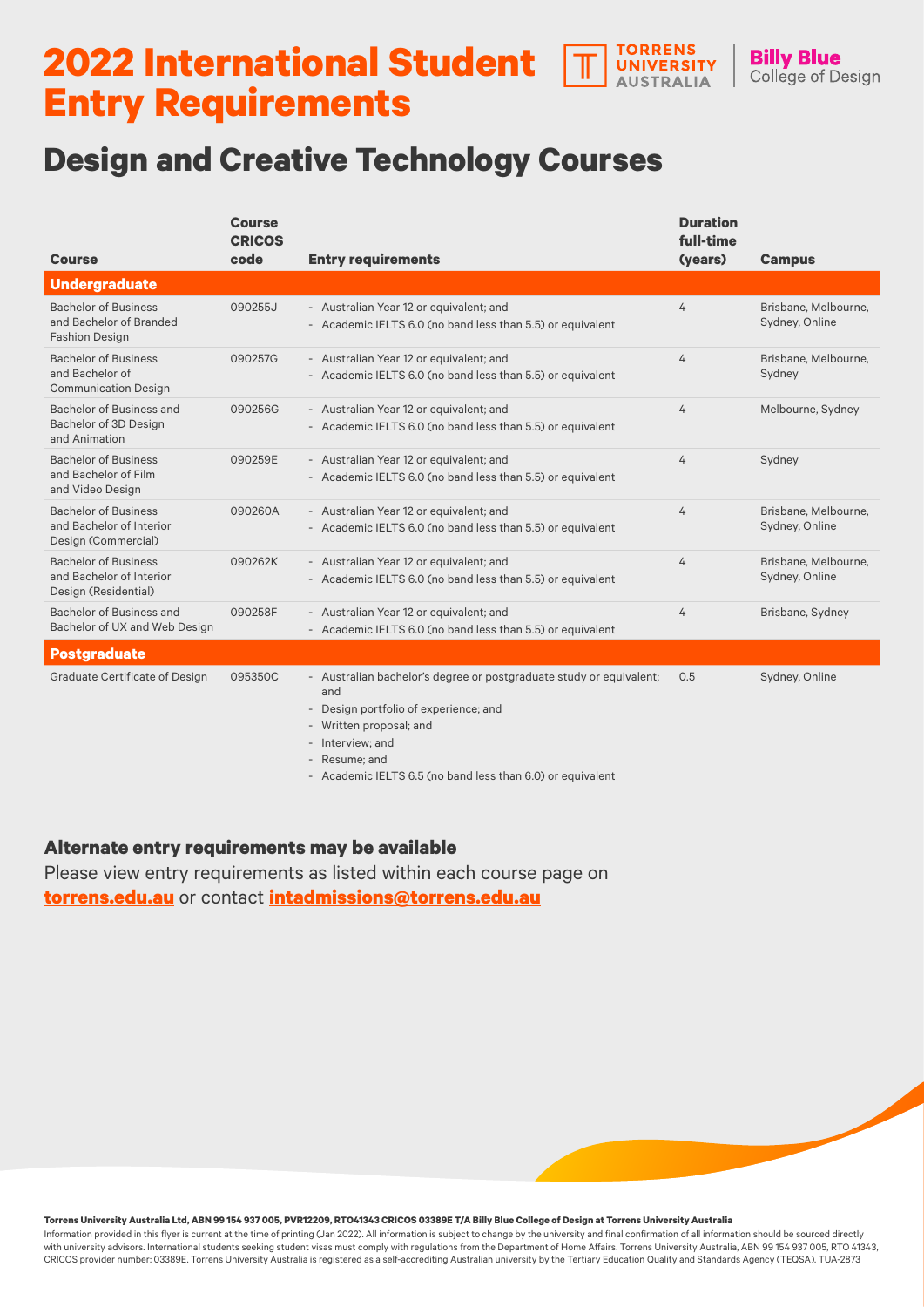#### **TORRENS 2022 International Student UNIVERSITY AUSTRALIA Entry Requirements**

# **Design and Creative Technology Courses**

| <b>Course</b>                                | <b>Course</b><br><b>CRICOS</b><br>code | <b>Entry requirements</b>                                                                                                                                                                                                                         | <b>Duration</b><br>full-time<br>(years) | <b>Campus</b>  |
|----------------------------------------------|----------------------------------------|---------------------------------------------------------------------------------------------------------------------------------------------------------------------------------------------------------------------------------------------------|-----------------------------------------|----------------|
| <b>Postgraduate</b>                          |                                        |                                                                                                                                                                                                                                                   |                                         |                |
| Graduate Certificate in UX and<br>Web Design | 095348G                                | - Australian bachelor's degree or equivalent; and<br>- Basic awareness and level of competence at working with basic<br>software packages; and<br>- Academic IELTS 6.5 (no band less than 6.0) or equivalent                                      | 0.5                                     | Sydney, Online |
| Graduate Diploma of Design                   | 086073E                                | - Australian bachelor's degree or postgraduate study or equivalent;<br>and<br>- Design portfolio of experience; and<br>- Written proposal; and<br>- Interview; and<br>- Resume; and<br>- Academic IELTS 6.5 (no band less than 6.0) or equivalent | $\overline{1}$                          | Sydney, Online |
| Master of Design                             | 095356G                                | - Australian bachelor's degree or equivalent; and<br>- Design portfolio of experience; and<br>- Written proposal; and<br>- Interview; and<br>- Resume; and<br>- Academic IELTS 6.5 (no band less than 6.0) or equivalent                          | 1.5                                     | Sydney, Online |
| Master of Design (Advanced)                  | 088476C                                | - Australian bachelor's degree or equivalent; and<br>- Design portfolio of experience; and<br>- Written proposal; and<br>- Interview; and<br>- Resume; and<br>- Academic IELTS 6.5 (no band less than 6.0) or equivalent                          | $\overline{2}$                          | Sydney, Online |

**Billy Blue** 

College of Design

### **Alternate entry requirements may be available**

Please view entry requirements as listed within each course page on **[torrens.edu.au](https://www.torrens.edu.au/)** or contact **[intadmissions@torrens.edu.au](mailto:intadmissions%40torrens.edu.au?subject=)**

**Torrens University Australia Ltd, ABN 99 154 937 005, PVR12209, RTO41343 CRICOS 03389E T/A Billy Blue College of Design at Torrens University Australia**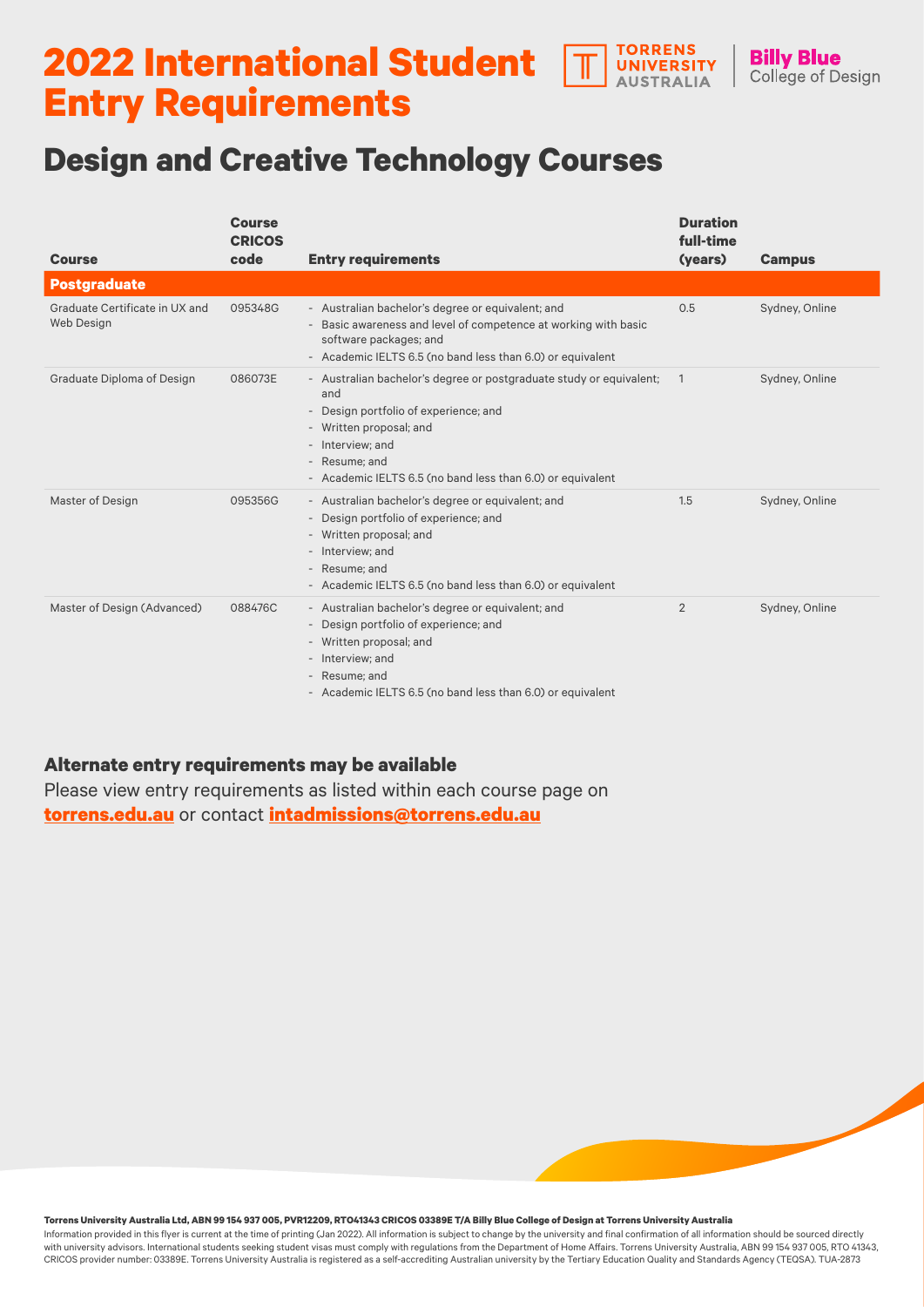

## **Technology Courses**

|                                                                                              | <b>Course</b><br><b>CRICOS</b> |                                                                                                                                                                                                                                                             | <b>Duration</b><br>full-time |                                                     |
|----------------------------------------------------------------------------------------------|--------------------------------|-------------------------------------------------------------------------------------------------------------------------------------------------------------------------------------------------------------------------------------------------------------|------------------------------|-----------------------------------------------------|
| <b>Course</b>                                                                                | code                           | <b>Entry requirements</b>                                                                                                                                                                                                                                   | (years)                      | <b>Campus</b>                                       |
| <b>Undergraduate</b>                                                                         |                                |                                                                                                                                                                                                                                                             |                              |                                                     |
| Diploma of Game Design<br>and Development                                                    | 102263F                        | - Australian Year 12 or equivalent; and<br>- Academic IELTS 5.5 (no band less than 5.0) or equivalent                                                                                                                                                       | $\mathbf{1}$                 | Brisbane, Melbourne.<br>Sydney, Online              |
| Diploma of Information<br>Technology                                                         | 108469K                        | - Australian Year 12 or equivalent; and<br>- Academic IELTS 5.5 (no band less than 5.0) or equivalent                                                                                                                                                       | $\mathbf{1}$                 | Adelaide, Brisbane,<br>Melbourne, Sydney,<br>Online |
| Diploma of Software<br>Engineering                                                           | 102264E                        | - Australian Year 12 or equivalent; and<br>- Academic IELTS 5.5 (no band less than 5.0) or equivalent                                                                                                                                                       | $\mathbf{1}$                 | Melbourne, Sydney,<br>Online                        |
| Associate Degree of Game<br>Design and Development                                           | 102265D                        | - Australian Year 12 or equivalent; and<br>- Academic IELTS 6.0 (no band less than 5.5) or equivalent                                                                                                                                                       | $\overline{2}$               | Melbourne, Sydney,<br>Online                        |
| Associate Degree of<br>Software Engineering<br>(Artificial Intelligence)                     | 102267B                        | - Australian Year 12 or equivalent; and<br>- Academic IELTS 6.0 (no band less than 5.5) or equivalent                                                                                                                                                       | $\overline{2}$               | Melbourne, Sydney,<br>Online                        |
| Associate Degree of<br>Software Engineering<br>(Game Programming)                            | 102266C                        | - Australian Year 12 or equivalent; and<br>- Academic IELTS 6.0 (no band less than 5.5) or equivalent                                                                                                                                                       | $\overline{2}$               | Melbourne, Sydney,<br>Online                        |
| <b>Bachelor of Information</b><br>Technology                                                 | 108468M                        | - Australian Year 12 or equivalent; and<br>- Academic IELTS 6.0 (no band less than 5.5) or equivalent                                                                                                                                                       | 3                            | Adelaide, Brisbane,<br>Melbourne, Sydney,<br>Online |
| <b>Bachelor of Game Design</b><br>and Development                                            | 095346K                        | - Australian Year 12 or equivalent; and<br>- Academic IELTS 6.0 (no band less than 5.5) or equivalent                                                                                                                                                       | 3                            | Melbourne, Sydney,<br>Online                        |
| <b>Bachelor of Software</b><br>Engineering<br>(Artificial Intelligence)                      | 099352B                        | - Australian Year 12 or equivalent; and<br>- Academic IELTS 6.0 (no band less than 5.5) or equivalent                                                                                                                                                       | 3                            | Melbourne, Sydney,<br>Online                        |
| <b>Bachelor of Software</b><br>Engineering<br>(Game Programming)                             | 093341J                        | - Australian Year 12 or equivalent; and<br>- SACE Mathematical Methods or Mathematical Studies or<br>equivalent, or an above average score in the Torrens University<br>Math Test; and<br>- Academic IELTS 6.0 (no band less than 5.5) or equivalent        | 3                            | Melbourne, Sydney,<br>Online                        |
| <b>Postgraduate</b>                                                                          |                                |                                                                                                                                                                                                                                                             |                              |                                                     |
| <b>Graduate Certificate of Digital</b><br><b>Transformation and Creative</b><br>Intelligence | 105275M                        | - Australian bachelor's degree in a relevant field of study or<br>equivalent; and<br>- Academic IELTS 6.5 (no band less than 6.0) or equivalent                                                                                                             | 0.5                          | Sydney, Online                                      |
| Graduate Certificate of<br>Information Technology                                            | 107048F                        | - Australian bachelor's degree or equivalent in Information<br>Technology or relevant disciplines covering studies in<br>programming, computer networks, database and web<br>development; and<br>- Academic IELTS 6.5 (no band less than 6.0) or equivalent | 0.5                          | Adelaide, Brisbane,<br>Melbourne, Sydney,<br>Online |
| Graduate Certificate of<br>Software Engineering                                              | N/A                            | - Australian bachelor's degree in a relevant field of study or<br>equivalent; and<br>- Academic IELTS 6.5 (no band less than 6.0) or equivalent                                                                                                             | 0.5                          | Adelaide, Melbourne,<br>Sydney, Online              |
| Graduate Diploma of Digital<br><b>Transformation and Creative</b><br>Intelligence            | 105274A                        | - Australian bachelor's degree in a relevant field of study or<br>equivalent; and<br>- Academic IELTS 6.5 (no band less than 6.0) or equivalent                                                                                                             | $\mathbf{1}$                 | Sydney, Online                                      |

**Torrens University Australia Ltd, ABN 99 154 937 005, PVR12209, RTO41343 CRICOS 03389E T/A Billy Blue College of Design at Torrens University Australia**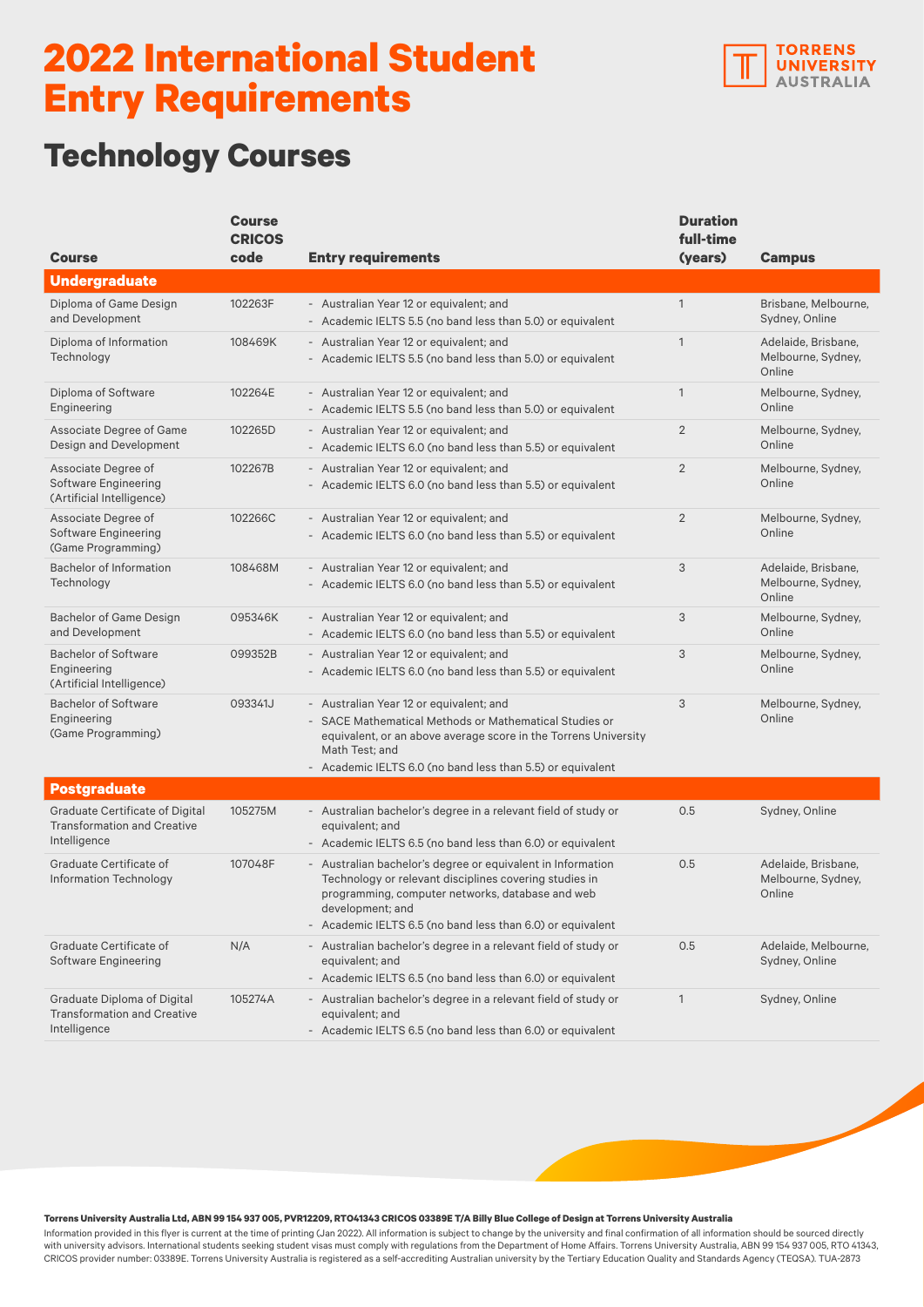

## **Technology Courses**

| <b>Course</b>                                                               | <b>Course</b><br><b>CRICOS</b><br>code | <b>Entry requirements</b>                                                                                                                                                                                                                                   | <b>Duration</b><br>full-time<br>(years) | <b>Campus</b>                                       |
|-----------------------------------------------------------------------------|----------------------------------------|-------------------------------------------------------------------------------------------------------------------------------------------------------------------------------------------------------------------------------------------------------------|-----------------------------------------|-----------------------------------------------------|
| <b>Postgraduate</b>                                                         |                                        |                                                                                                                                                                                                                                                             |                                         |                                                     |
| Graduate Diploma of<br><b>Information Technology</b>                        | 107047G                                | - Australian bachelor's degree or equivalent in Information<br>Technology or relevant disciplines covering studies in<br>programming, computer networks, database and web<br>development; and<br>Academic IELTS 6.5 (no band less than 6.0) or equivalent   | $\mathbf{1}$                            | Adelaide, Brisbane,<br>Melbourne, Sydney,<br>Online |
| Graduate Diploma of<br>Software Engineering<br>(Artificial Intelligence)    | N/A                                    | - Australian bachelor's degree in a relevant field of study or<br>equivalent; and<br>- Academic IELTS 6.5 (no band less than 6.0) or equivalent                                                                                                             | $\mathbf{1}$                            | Adelaide, Melbourne,<br>Sydney, Online              |
| Graduate Diploma of<br>Software Engineering<br>(Cloud Computing)            | N/A                                    | - Australian bachelor's degree in a relevant field of study or<br>equivalent; and<br>- Academic IELTS 6.5 (no band less than 6.0) or equivalent                                                                                                             | $\mathbf{1}$                            | Adelaide, Melbourne,<br>Sydney, Online              |
| Master of Digital Transformation<br>and Creative Intelligence               | 105273B                                | - Australian bachelor's degree in a relevant field of study or<br>equivalent; and<br>- Academic IELTS 6.5 (no band less than 6.0) or equivalent                                                                                                             | 1.5                                     | Sydney, Online                                      |
| Master of Digital Transformation<br>and Creative Intelligence<br>(Advanced) | 105272C                                | - Australian bachelor's degree in a relevant field of study or<br>equivalent; and<br>- Academic IELTS 6.5 (no band less than 6.0) or equivalent                                                                                                             | 2                                       | Sydney, Online                                      |
| Master of Information<br>Technology                                         | 107046H                                | - Australian bachelor's degree or equivalent in Information<br>Technology or relevant disciplines covering studies in<br>programming, computer networks, database and web<br>development; and<br>- Academic IELTS 6.5 (no band less than 6.0) or equivalent | 1.5                                     | Adelaide, Brisbane,<br>Melbourne, Sydney,<br>Online |
| Master of Information<br>Technology (Advanced)                              | 107045J                                | - Australian bachelor's degree or equivalent in Information<br>Technology or relevant disciplines covering studies in<br>programming, computer networks, database and web<br>development; and<br>- Academic IELTS 6.5 (no band less than 6.0) or equivalent | $\overline{2}$                          | Adelaide, Brisbane,<br>Melbourne, Sydney,<br>Online |
| Master of Software Engineering<br>(Artificial Intelligence,<br>Advanced)    | 099353A                                | - Australian bachelor's degree in a relevant field of study or<br>equivalent; and<br>Academic IELTS 6.5 (no band less than 6.0) or equivalent                                                                                                               |                                         | Adelaide, Melbourne,<br>Sydney, Online              |
| Master of Software Engineering<br>(Cloud Computing, Advanced)               | 099355K                                | - Australian bachelor's degree in a relevant field of study or<br>equivalent; and<br>- Academic IELTS 6.5 (no band less than 6.0) or equivalent                                                                                                             |                                         | Adelaide, Melbourne,<br>Sydney, Online              |

#### **Alternate entry requirements may be available**

Please view entry requirements as listed within each course page on **[torrens.edu.au](https://www.torrens.edu.au/)** or contact **[intadmissions@torrens.edu.au](mailto:intadmissions%40torrens.edu.au?subject=)**

**Torrens University Australia Ltd, ABN 99 154 937 005, PVR12209, RTO41343 CRICOS 03389E T/A Billy Blue College of Design at Torrens University Australia**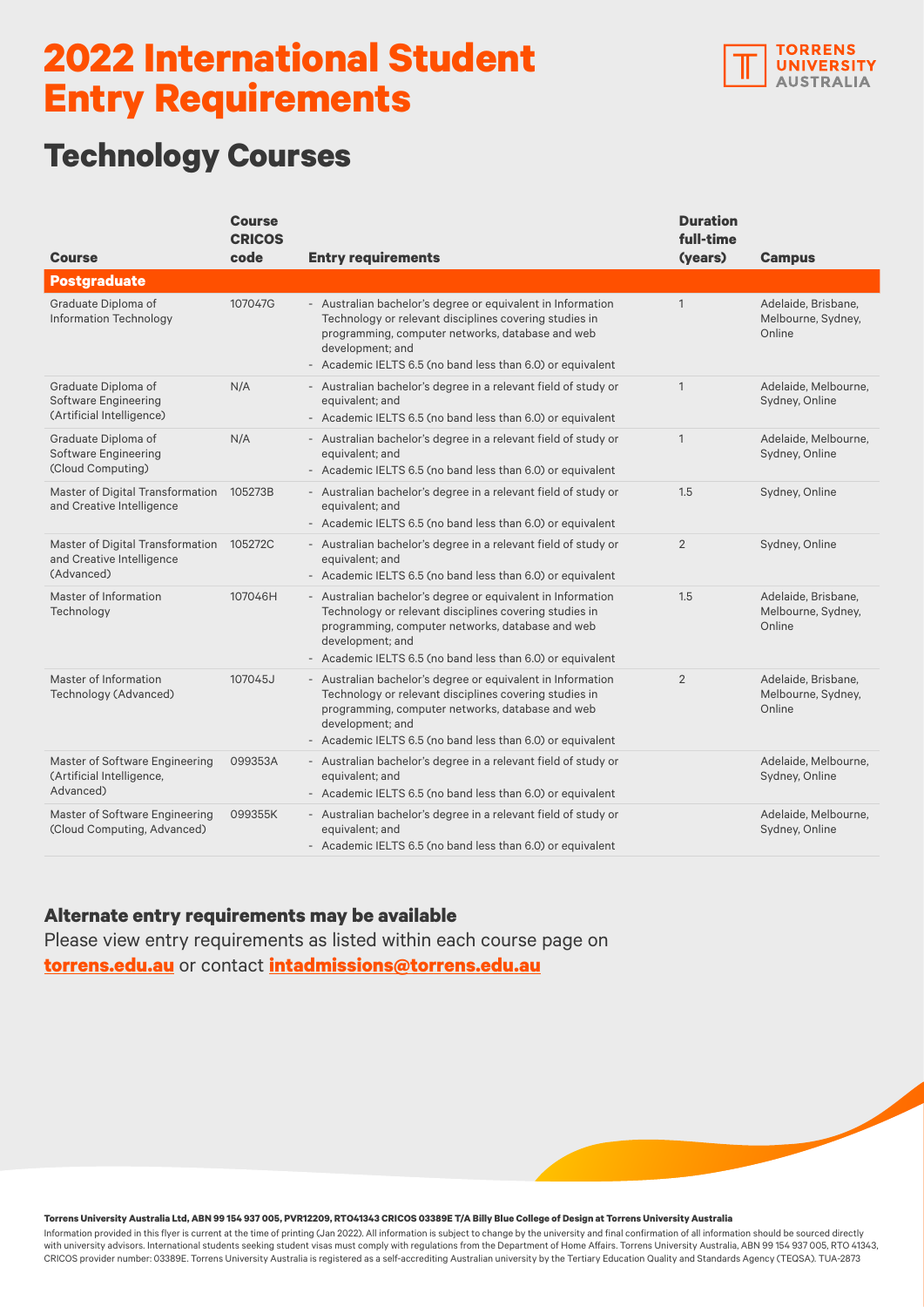

## **Education Courses**

| <b>Course</b>                                                           | <b>Course</b><br><b>CRICOS</b><br>code | <b>Entry requirements</b>                                                                                                                                                                                                                                                                                                                            | <b>Duration</b><br>full-time<br>(years) | <b>Campus</b>                |
|-------------------------------------------------------------------------|----------------------------------------|------------------------------------------------------------------------------------------------------------------------------------------------------------------------------------------------------------------------------------------------------------------------------------------------------------------------------------------------------|-----------------------------------------|------------------------------|
| <b>Postgraduate</b>                                                     |                                        |                                                                                                                                                                                                                                                                                                                                                      |                                         |                              |
| <b>Graduate Certificate</b><br>of Education (Autism)                    | 095592G                                | - Australian bachelor's degree or equivalent; and<br>- Academic IELTS 6.5 (no band less than 6.0) or equivalent                                                                                                                                                                                                                                      | 0.5                                     | Melbourne, Sydney,<br>Online |
| Graduate Certificate of<br><b>Education (Innovation)</b><br>and Change) | 095591G                                | - Australian bachelor's degree (in teacher education) or equivalent;<br>and<br>- Access to an education setting for the duration of the course and<br>would ideally be engaged in an education-related role; and<br>- Academic IELTS 6.5 (no band less than 6.0) or equivalent                                                                       | 0.5                                     | Online                       |
| Graduate Certificate<br>of Education<br>(Learning Differences)          | 095590J                                | - Australian bachelor's degree or equivalent; and<br>- Academic IELTS 6.5 (no band less than 6.0) or equivalent                                                                                                                                                                                                                                      | 0.5                                     | Online                       |
| Graduate Certificate of<br><b>Education (Mental Health)</b>             | 095589B                                | - Australian bachelor's degree or equivalent; and<br>- Academic IELTS 6.5 (no band less than 6.0) or equivalent                                                                                                                                                                                                                                      | 0.5                                     | Online                       |
| Graduate Certificate of<br><b>Education (Special Education)</b>         | 095588C                                | - Australian bachelor's degree or equivalent; and<br>- Academic IELTS 6.5 (no band less than 6.0) or equivalent                                                                                                                                                                                                                                      | 0.5                                     | Melbourne, Sydney,<br>Online |
| <b>Master of Education</b><br>(Innovation and Change)                   | 095586E                                | - Australian bachelor's degree or equivalent; and<br>- Four years of formal teacher training from an Australian institution<br>or equivalent; and<br>- Access to an education setting for the duration of the course<br>and would ideally be engaged in an education-related role; and<br>- Academic IELTS 6.5 (no band less than 6.0) or equivalent | $\mathbf{1}$                            | Online                       |
| Master of Education<br>(Reading and Literacy)                           | 095585F                                | - Australian bachelor's degree in a relevant field of study<br>or equivalent; and<br>- Four years of formal teacher training from an Australian<br>institution or equivalent; and<br>- Academic IELTS 7.0 or equivalent                                                                                                                              | $\mathbf{1}$                            | Online                       |
| <b>Master of Education</b><br>(Special Education)                       | 095587D                                | - Australian bachelor's degree in a relevant field of study or<br>equivalent; and<br>- Academic IELTS 6.5 (no band less than 6.0) or equivalent                                                                                                                                                                                                      | 1.5                                     | Melbourne, Sydney,<br>Online |
| <b>Master of Education</b><br>(Special Education, Advanced)             | 095695M                                | - Australian bachelor's degree in a relevant field of study or<br>equivalent; and<br>- Academic IELTS 6.5 (no band less than 6.0) or equivalent                                                                                                                                                                                                      | $\overline{2}$                          | Melbourne, Sydney,<br>Online |

#### **Alternate entry requirements may be available**

Please view entry requirements as listed within each course page on **[torrens.edu.au](https://www.torrens.edu.au/)** or contact **[intadmissions@torrens.edu.au](mailto:intadmissions%40torrens.edu.au?subject=)**

#### **Torrens University Australia Ltd, ABN 99 154 937 005, PVR12209, RTO41343 CRICOS 03389E**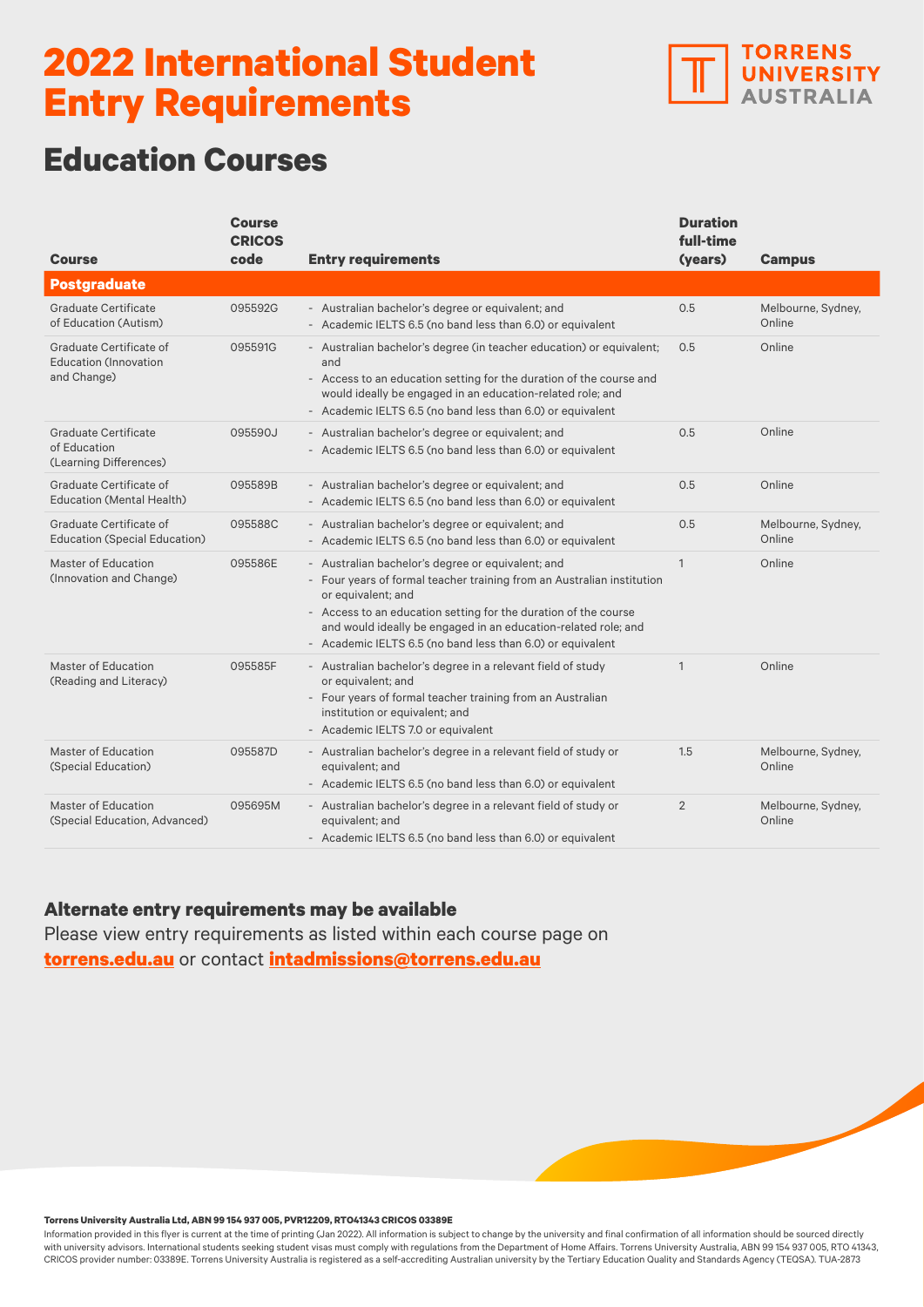

## **Health Courses**

| <b>Course</b>                                                            | <b>Course</b><br><b>CRICOS</b><br>code | <b>Entry requirements</b>                                                                                                                                                                                                                                                                                                                               | <b>Duration</b><br>full-time<br>(years) | <b>Campus</b>                                              |
|--------------------------------------------------------------------------|----------------------------------------|---------------------------------------------------------------------------------------------------------------------------------------------------------------------------------------------------------------------------------------------------------------------------------------------------------------------------------------------------------|-----------------------------------------|------------------------------------------------------------|
| <b>Undergraduate</b>                                                     |                                        |                                                                                                                                                                                                                                                                                                                                                         |                                         |                                                            |
| Diploma of Beauty<br>and Spa Practice                                    | 094184J                                | - Australian Year 12 or equivalent; and<br>- Academic IELTS 5.5 (no band less than 5.5) or equivalent                                                                                                                                                                                                                                                   | $\mathbf{1}$                            | Brisbane, Online                                           |
| Diploma of Health and Wellbeing                                          | N/A                                    | - Australian Year 12 or equivalent; and<br>- Academic IELTS 5.5 (no band less than 5.5) or equivalent                                                                                                                                                                                                                                                   | $\mathbf{1}$                            | Online                                                     |
| Diploma of Health Science                                                | 099640E                                | - Australian Year 12 or equivalent; and<br>- Academic IELTS 5.5 (no band less than 5.5) or equivalent                                                                                                                                                                                                                                                   | $\mathbf{1}$                            | Brisbane, Melbourne,<br>Sydney, Online                     |
| <b>Bachelor of Applied Social</b><br><b>Science (Community Services)</b> | 097401C                                | - Australian Year 12 or equivalent; and<br>- Academic IELTS 6.0 (no band less than 5.5) or equivalent                                                                                                                                                                                                                                                   | 3                                       | Adelaide, Sydney,<br>Online                                |
| Bachelor of Health Science<br>(Aesthetics)                               | 093345E                                | - Australian Year 12 or equivalent; and<br>- Academic IELTS 6.0 (no band less than 5.5) or equivalent                                                                                                                                                                                                                                                   | 3                                       | Brisbane, Online<br>(with mandatory<br>on-campus sessions) |
| Bachelor of Health Science<br>(Chinese Medicine)                         | 102914J                                | - Australian Year 12 with ATAR 60 or equivalent; and<br>- First Aid Certificate, Working with Children and Police Check<br>before commencing clinical subjects; and<br>- Pass in a science subject at a senior secondary level<br>recommended; and<br>- Academic IELTS 7.0 (no band less than 7.0) or equivalent                                        | 4                                       | Melbourne                                                  |
| <b>Bachelor of Health Science</b><br>(Clinical Nutrition)                | 099642C                                | - Australian Year 12 or equivalent; and<br>- Academic IELTS 6.5 (no band less than 5.5) or equivalent                                                                                                                                                                                                                                                   | 3                                       | Brisbane, Melbourne,<br>Sydney                             |
| <b>Bachelor of Health Science</b><br>(Naturopathy)                       | 099643B                                | - Australian Year 12 or equivalent; and<br>- Academic IELTS 6.5 (no band less than 5.5) or equivalent                                                                                                                                                                                                                                                   | 4                                       | Brisbane, Melbourne,<br>Sydney                             |
| <b>Bachelor of Health Science</b><br>(Western Herbal Medicine)           | 099641D                                | - Australian Year 12 or equivalent; and<br>- Academic IELTS 6.5 (no band less than 5.5) or equivalent                                                                                                                                                                                                                                                   | 3                                       | Brisbane, Melbourne,<br>Sydney                             |
| <b>Bachelor of Nursing</b>                                               | 0100910                                | - Australian Year 12 with ATAR 60 or equivalent or a completed<br>Diploma of Nursing and registration with AHPRA; and<br>- Inherent requirements include ethical behaviour, behavioural<br>stability, legal, communication, cognition, sensory ability, and<br>strength and mobility; and<br>- Academic IELTS 7.0 (no band less than 7.0) or equivalent | 3                                       | Adelaide, Brisbane,<br>Melbourne, Sydney                   |
| <b>Bachelor of Nutrition</b>                                             | N/A                                    | - Australian Year 12 or equivalent; and<br>- Academic IELTS 6.0 (no band less than 5.5) or equivalent                                                                                                                                                                                                                                                   | 3                                       | Online                                                     |

### **Alternate entry requirements may be available**

Please view entry requirements as listed within each course page on **[torrens.edu.au](https://www.torrens.edu.au/)** or contact **[intadmissions@torrens.edu.au](mailto:intadmissions%40torrens.edu.au?subject=)**

#### **Torrens University Australia Ltd, ABN 99 154 937 005, PVR12209, RTO41343 CRICOS 03389E**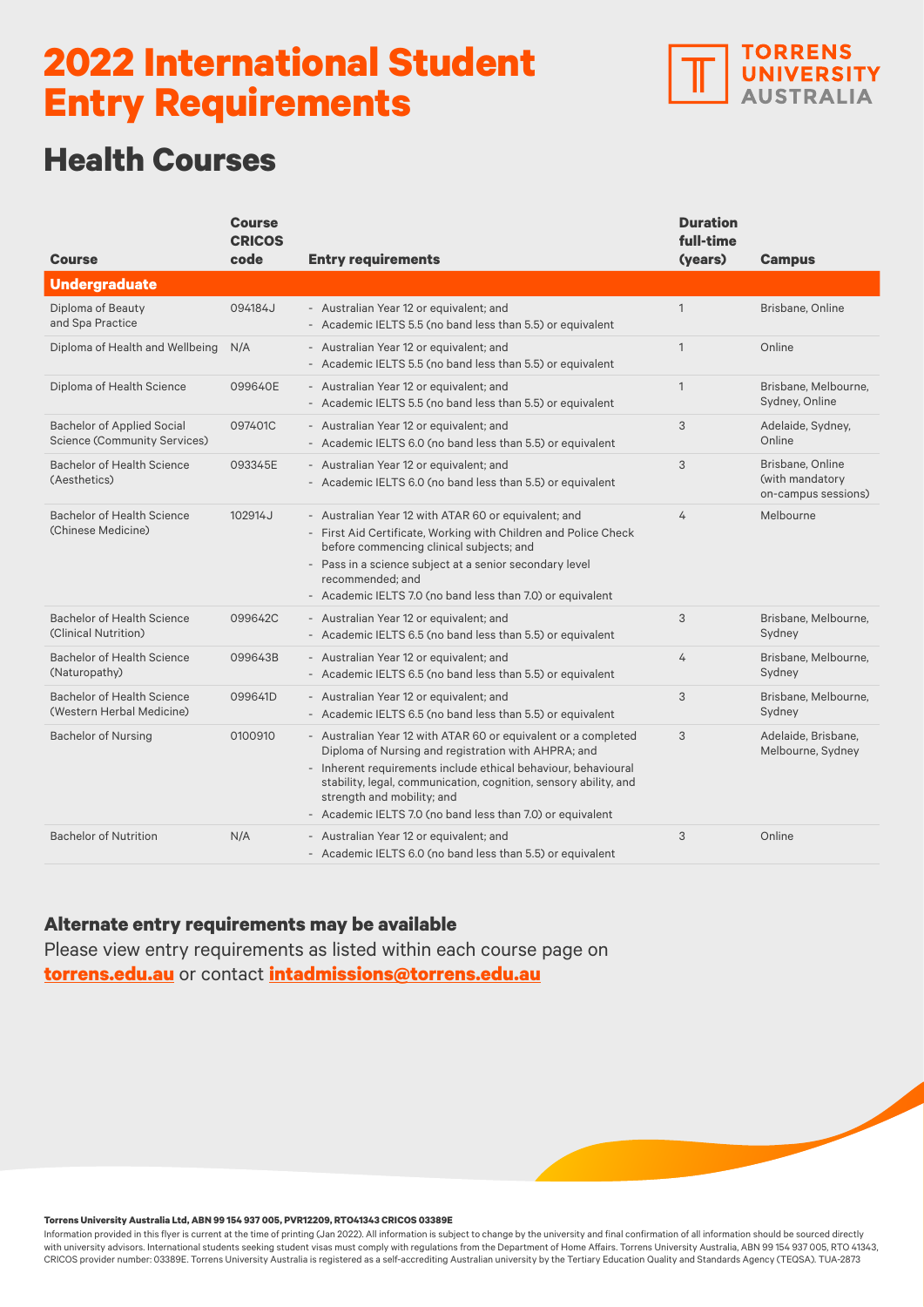

## **Health Courses**

| <b>Course</b>                                                         | <b>Course</b><br><b>CRICOS</b><br>code | <b>Entry requirements</b>                                                                                                                                                                                                                                                                                                            | <b>Duration</b><br>full-time<br>(years) | <b>Campus</b>                                       |
|-----------------------------------------------------------------------|----------------------------------------|--------------------------------------------------------------------------------------------------------------------------------------------------------------------------------------------------------------------------------------------------------------------------------------------------------------------------------------|-----------------------------------------|-----------------------------------------------------|
| <b>Postgraduate</b>                                                   |                                        |                                                                                                                                                                                                                                                                                                                                      |                                         |                                                     |
| Graduate Certificate<br>in Public Health                              | 097405K                                | - Australian bachelor's degree or equivalent; and<br>- Three years of work experience; and<br>- Academic IELTS 6.5 (no band less than 6.0) or equivalent                                                                                                                                                                             | 0.5                                     | Adelaide, Brisbane,<br>Melbourne, Sydney,<br>Online |
| Graduate Diploma<br>of Public Health                                  | 097406J                                | - Australian bachelor's degree or equivalent; and<br>- Academic IELTS 6.5 (no band less than 6.0) or equivalent                                                                                                                                                                                                                      | 1                                       | Adelaide, Brisbane,<br>Melbourne, Sydney,<br>Online |
| Master of Counselling<br>(Advanced)                                   | 102915H                                | - Australian bachelor's degree in a relevant field of study or<br>equivalent, or Australian bachelor's degree in a non-related field of<br>study and the completion of the Torrens University Work Life entry<br>form and the Graduate Certificate in Counselling; and<br>- Academic IELTS 6.5 (no band less than 6.0) or equivalent | $\overline{2}$                          | Online                                              |
| Master of Public Health                                               | 097404M                                | - Australian bachelor's degree or equivalent; and<br>- Academic IELTS 6.5 (no band less than 6.0) or equivalent                                                                                                                                                                                                                      | 1.5                                     | Adelaide, Brisbane,<br>Melbourne, Sydney,<br>Online |
| Master of Public Health<br>(Advanced)                                 | 095594E                                | - Australian bachelor's degree or equivalent; and<br>- Academic IELTS 6.5 (no band less than 6.0) or equivalent                                                                                                                                                                                                                      | 2                                       | Adelaide, Brisbane,<br>Melbourne, Sydney,<br>Online |
| Master of Business<br>Administration and<br>Master of Public Health   | 090242C                                | - Australian bachelor's degree or equivalent; and<br>- Three years of relevant work experience; and<br>- Academic IELTS 6.5 (no band less than 6.0) or equivalent                                                                                                                                                                    | 2                                       | Adelaide, Brisbane,<br>Melbourne, Sydney,<br>Online |
| Master of Global Project<br>Management and Master<br>of Public Health | 090248G                                | - Australian bachelor's degree or equivalent; and<br>- At least two years of relevant work experience; and<br>- Academic IELTS 6.5 (no band less than 6.0) or equivalent                                                                                                                                                             | $\overline{2}$                          | Adelaide, Brisbane,<br>Melbourne, Sydney,<br>Online |

### **Alternate entry requirements may be available**

Please view entry requirements as listed within each course page on **[torrens.edu.au](https://www.torrens.edu.au/)** or contact **[intadmissions@torrens.edu.au](mailto:intadmissions%40torrens.edu.au?subject=)**

#### **Torrens University Australia Ltd, ABN 99 154 937 005, PVR12209, RTO41343 CRICOS 03389E**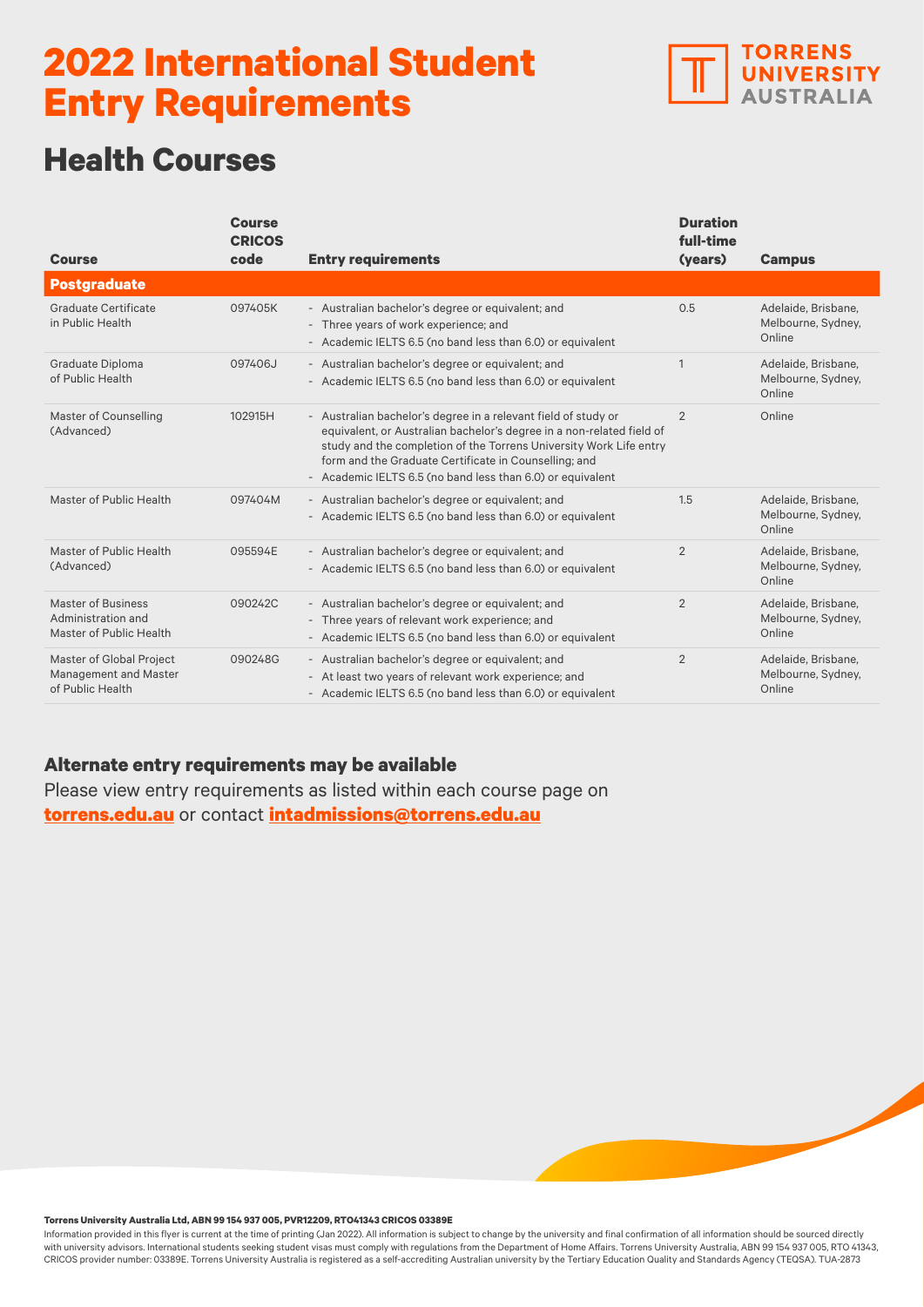

## **Health Courses**

|                                                     | <b>Course</b><br><b>CRICOS</b> |                                                                                                                                                                                                                                                                                                                                                                                                                                                                                                                                                                                                                                                                                                                                                                                                    | <b>Duration</b><br>full-time |                                          |
|-----------------------------------------------------|--------------------------------|----------------------------------------------------------------------------------------------------------------------------------------------------------------------------------------------------------------------------------------------------------------------------------------------------------------------------------------------------------------------------------------------------------------------------------------------------------------------------------------------------------------------------------------------------------------------------------------------------------------------------------------------------------------------------------------------------------------------------------------------------------------------------------------------------|------------------------------|------------------------------------------|
| <b>Course</b>                                       | code                           | <b>Entry requirements</b>                                                                                                                                                                                                                                                                                                                                                                                                                                                                                                                                                                                                                                                                                                                                                                          | (years)                      | <b>Campus</b>                            |
| <b>Undergraduate</b>                                |                                |                                                                                                                                                                                                                                                                                                                                                                                                                                                                                                                                                                                                                                                                                                                                                                                                    |                              |                                          |
| Bachelor of Health Science<br>(Clinical Myotherapy) | 084579F                        | - Australian Year 12 or equivalent; and<br>- First Aid Certificate and Working with Children Check before<br>commencing clinical practicum subjects; and<br>- Pass in a science subject at a senior secondary level<br>recommended; and<br>- Academic IELTS 6.5 (no band less than 5.5) or equivalent                                                                                                                                                                                                                                                                                                                                                                                                                                                                                              | 3                            | Melbourne                                |
| Diploma of Nursing                                  | 095475A                        | - Australian Year 12 or equivalent or be a mature age that can be<br>demonstrated by a candidate who is at least of 21 years; and<br>- Be 18 years of age prior to clinical placement; and<br>- Undertake Language, Literacy and Numeracy (LLN) testing from<br>an Australian Government approved provider and demonstrate<br>competency at exit level 3 in the Australian Core Skills Framework<br>(ACSF) in numeracy; and<br>- Have a current clear Working with Children and National Police<br>Record Check: and<br>- Have an up-to-date immunisation/vaccination record; and<br>- Applicants are required to declare their physical and mental<br>fitness to safely perform the duties associated with direct care<br>work: and<br>- Academic IELTS 7.0 (no band less than 7.0) or equivalent | 1.66                         | Adelaide, Brisbane,<br>Melbourne, Sydney |

### **Alternate entry requirements may be available**

Please view entry requirements as listed within each course page on **[torrens.edu.au](https://www.torrens.edu.au/)** or contact **[intadmissions@torrens.edu.au](mailto:intadmissions%40torrens.edu.au?subject=)**

**These courses are offered by Think Education, part of Torrens Global Education.** 

**Think: Colleges Pty LTD, ABN 93050 049 299 PRV12058, RTO0269, CRICOS 00246M T/A Southern School of Natural Therapies**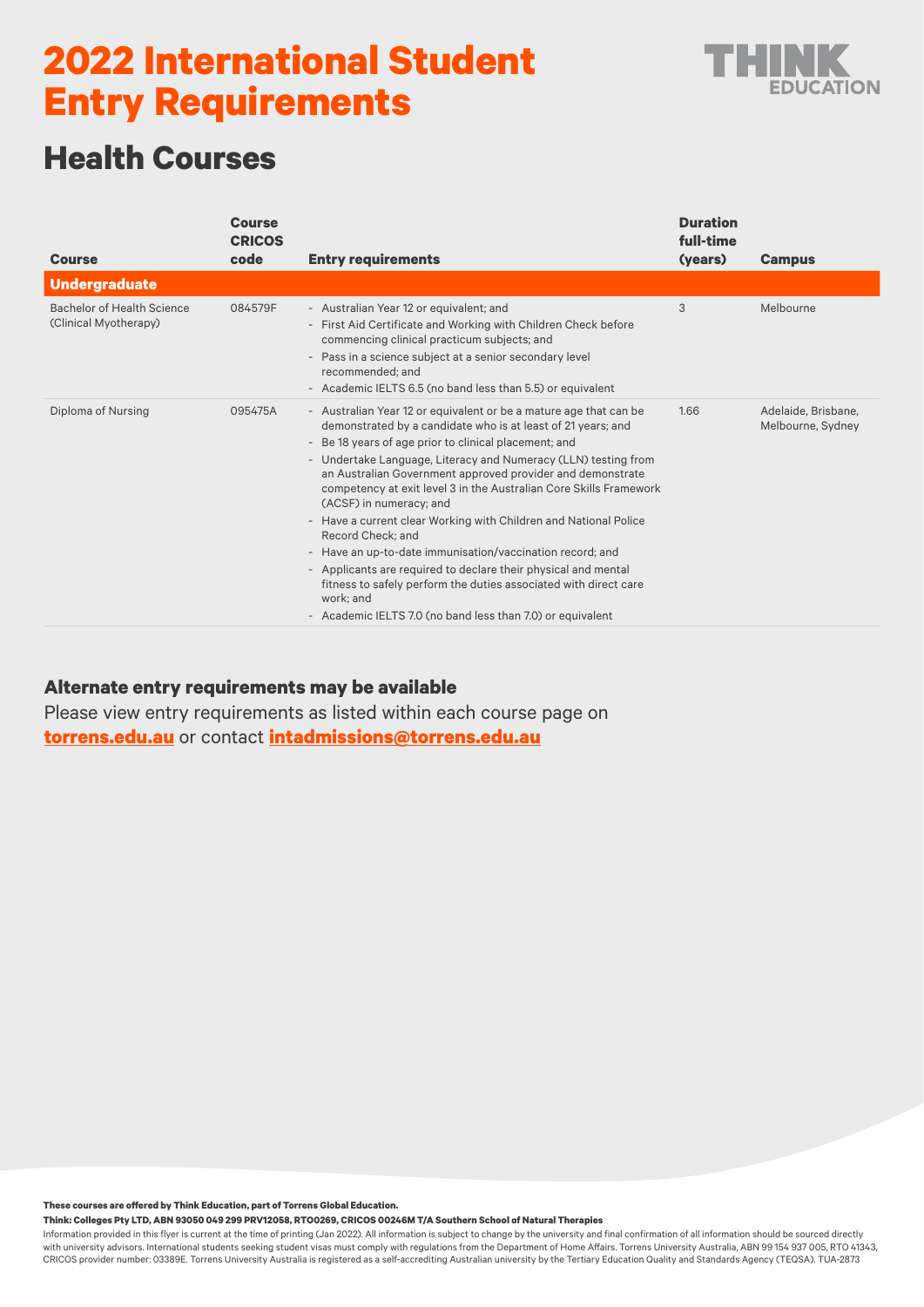

## **Hospitality Courses**

|                                                          | <b>Course</b><br><b>CRICOS</b> |                                                                                                       | <b>Duration</b><br>full-time |                                        |
|----------------------------------------------------------|--------------------------------|-------------------------------------------------------------------------------------------------------|------------------------------|----------------------------------------|
| <b>Course</b>                                            | code                           | <b>Entry requirements</b>                                                                             | (years)                      | <b>Campus</b>                          |
| <b>Undergraduate</b>                                     |                                |                                                                                                       |                              |                                        |
| Diploma of Business<br>(Hospitality Management)          | 094177G                        | - Australian Year 12 or equivalent; and<br>- Academic IELTS 5.5 (no band less than 5.0) or equivalent |                              | Sydney, Online                         |
| Diploma of Business<br>(Tourism Management)              | 094174M                        | - Australian Year 12 or equivalent; and<br>- Academic IELTS 5.5 (no band less than 5.0) or equivalent |                              | Sydney, Online                         |
| Associate Degree of Business<br>(Hospitality Management) | 094178G                        | - Australian Year 12 or equivalent; and<br>- Academic IELTS 6.0 (no band less than 5.5) or equivalent | $\overline{2}$               | Adelaide, Melbourne,<br>Sydney, Online |
| Associate Degree of Business<br>(Tourism Management)     | 094175K                        | - Australian Year 12 or equivalent; and<br>- Academic IELTS 6.0 (no band less than 5.5) or equivalent | $\overline{2}$               | Sydney, Online                         |
| Associate Degree of<br><b>Culinary Management</b>        | 094180B                        | - Australian Year 12 or equivalent; and<br>- Academic IELTS 5.5 (no band less than 5.0) or equivalent | $\overline{2}$               | Sydney                                 |
| <b>Bachelor of Business</b><br>(Hospitality Management)  | 094179F                        | - Australian Year 12 or equivalent; and<br>- Academic IELTS 6.0 (no band less than 5.5) or equivalent | 3                            | Sydney, Online                         |
| <b>Bachelor of Business</b><br>(Tourism Management)      | 094176J                        | - Australian Year 12 or equivalent; and<br>- Academic IELTS 6.0 (no band less than 5.5) or equivalent | 3                            | Sydney, Online                         |
| <b>Bachelor of Culinary</b><br>Management                | 094181A                        | - Australian Year 12 or equivalent; and<br>- Academic IELTS 6.0 (no band less than 5.5) or equivalent | 3                            | Sydney                                 |

### **Alternate entry requirements may be available**

Please view entry requirements as listed within each course page on **[torrens.edu.au](https://www.torrens.edu.au/)** or contact **[intadmissions@torrens.edu.au](mailto:intadmissions%40torrens.edu.au?subject=)**

**Torrens University Australia Ltd, ABN 99 154 937 005, PVR12209, RTO41343 CRICOS 03389E**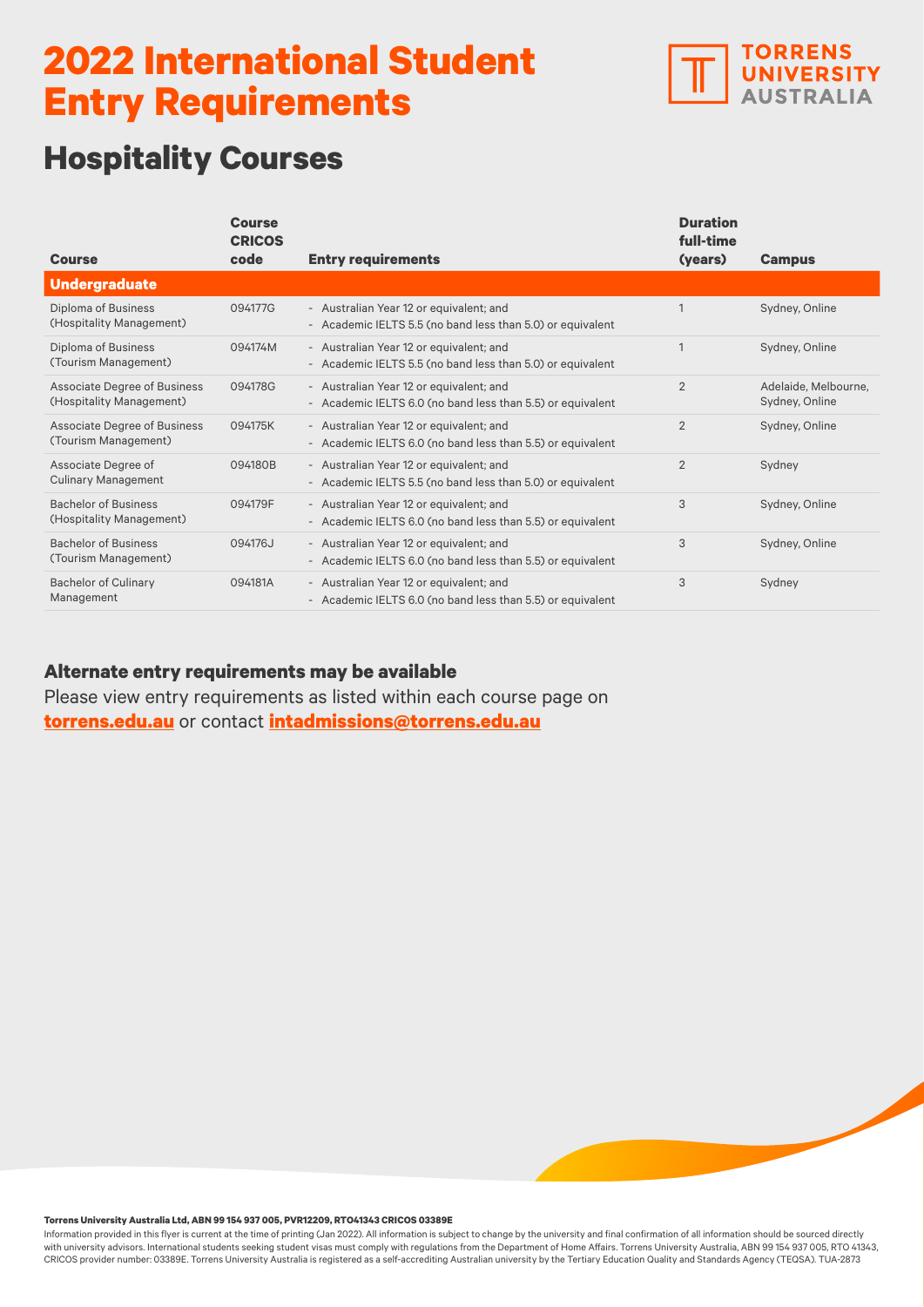

## **Hospitality Courses**

|                                                                                      | <b>Course</b><br><b>CRICOS</b> |                                                                                                                                                                 | <b>Duration</b><br>full-time |                                  |
|--------------------------------------------------------------------------------------|--------------------------------|-----------------------------------------------------------------------------------------------------------------------------------------------------------------|------------------------------|----------------------------------|
| <b>Course</b>                                                                        | code                           | <b>Entry requirements</b>                                                                                                                                       | (years)                      | <b>Campus</b>                    |
| <b>Undergraduate</b>                                                                 |                                |                                                                                                                                                                 |                              |                                  |
| Diploma of Business<br>(International Hotel and<br><b>Resort Management)</b>         | 089927F                        | - Australian Year 12 or equivalent; and<br>- Be 18 years of age by the end of the first term; and<br>- Academic IELTS 5.5 (no band less than 5.0) or equivalent |                              | <b>Blue Mountains</b>            |
| Associate Degree of<br>(International Hotel and<br><b>Resort Management)</b>         | 089926G                        | - Australian Year 12 or equivalent; and<br>- Be 18 years of age by the end of the first term; and<br>- Academic IELTS 6.0 or equivalent                         | $\overline{2}$               | <b>Blue Mountains</b>            |
| <b>Bachelor of Business</b><br>(International Hotel and<br><b>Resort Management)</b> | 089925G                        | - Australian Year 12 or equivalent; and<br>- Be 18 years of age by the end of the first term; and<br>- Academic IELTS 6.0 or equivalent                         | 2.5                          | <b>Blue Mountains,</b><br>Sydney |
| <b>Postgraduate</b>                                                                  |                                |                                                                                                                                                                 |                              |                                  |
| Graduate Certificate in<br>International Hotel Management                            | 089932J                        | - Australian bachelor's degree or equivalent; and<br>- Academic IELTS 6.0 or equivalent                                                                         | 0.5                          | Adelaide, Melbourne,<br>Sydney   |
| Graduate Diploma in<br>International Hotel Management                                | N/A                            | - Australian bachelor's degree or equivalent; and<br>- Academic IELTS 6.0 or equivalent                                                                         |                              | Adelaide, Melbourne,<br>Sydney   |
| Master of International<br><b>Hotel Management</b>                                   | 089931K                        | - Australian bachelor's degree or equivalent; and<br>- Academic IELTS 6.0 or equivalent                                                                         | $\overline{2}$               | Adelaide, Melbourne,<br>Sydney   |

### **Alternate entry requirements may be available**

Please view entry requirements as listed within each course page on **[torrens.edu.au](https://www.torrens.edu.au/)** or contact **[intadmissions@torrens.edu.au](mailto:intadmissions%40torrens.edu.au?subject=)**

**Torrens University Australia Ltd, ABN 99 154 937 005, PVR12209, RTO41343 CRICOS 03389E T/A Blue Mountains International Hotel Management School at Torrens University Australia (Sydney and Leura, Blue Mountains)**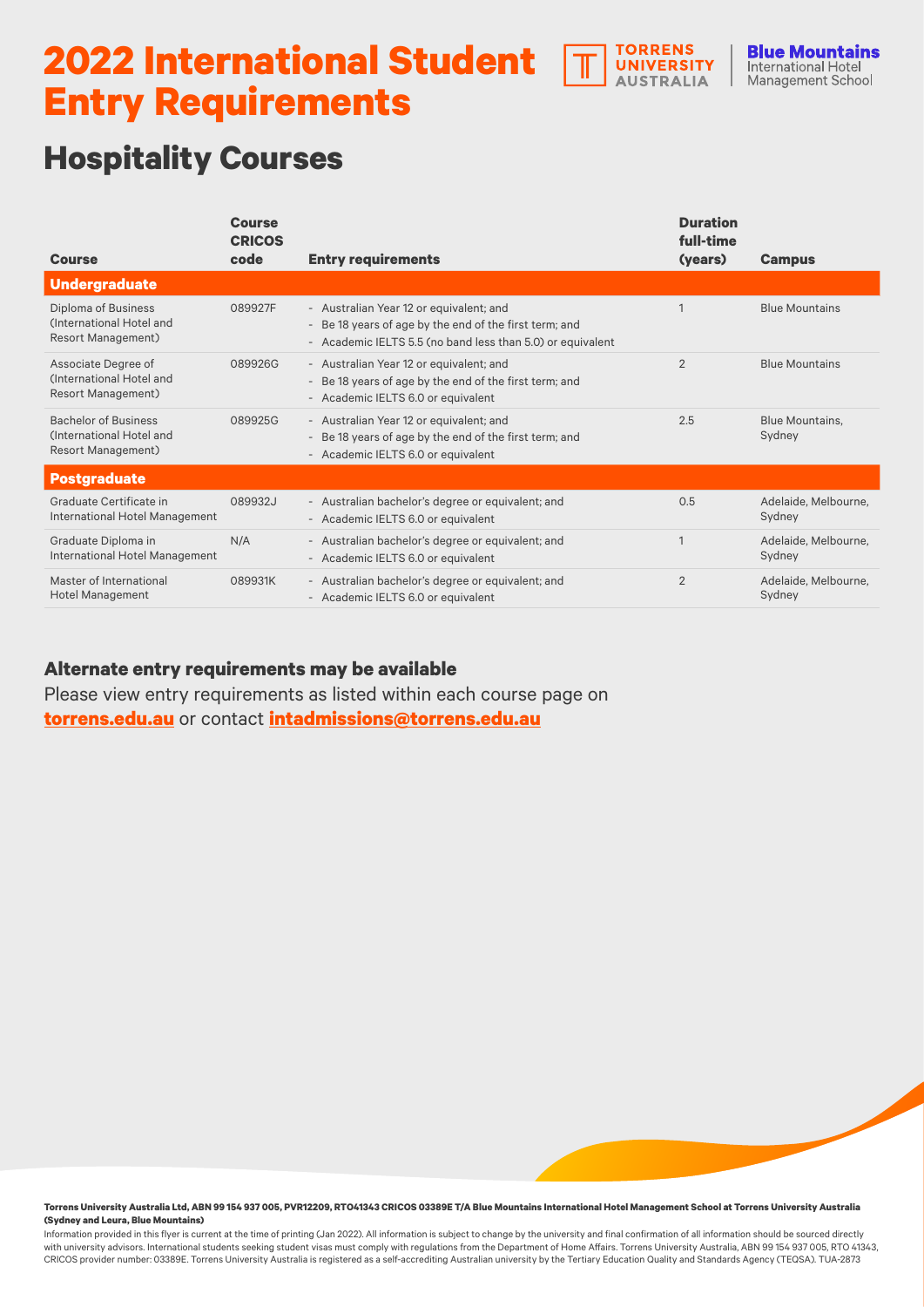

# **Higher Degrees by Research**

| <b>Course</b>                               | <b>Course</b><br><b>CRICOS</b><br>code | <b>Entry requirements</b>                                                                                                                                                                                                                                                                                                                                                                                                                                                                                                                                                                                                                   | <b>Duration</b><br>full-time<br>(years) | <b>Campus</b>                                       |
|---------------------------------------------|----------------------------------------|---------------------------------------------------------------------------------------------------------------------------------------------------------------------------------------------------------------------------------------------------------------------------------------------------------------------------------------------------------------------------------------------------------------------------------------------------------------------------------------------------------------------------------------------------------------------------------------------------------------------------------------------|-----------------------------------------|-----------------------------------------------------|
| <b>Undergraduate</b>                        |                                        |                                                                                                                                                                                                                                                                                                                                                                                                                                                                                                                                                                                                                                             |                                         |                                                     |
| Graduate Certificate<br>of Research Studies | 108075F                                | - Australian bachelor's degree or equivalent; and<br>- Three years' work experience; or a combination of formal or<br>non-formal qualifications, and seven years' relevant experience in<br>industry or a research-related role; and<br>- Academic IELTS 6.5 (no band less than 6.0) or equivalent                                                                                                                                                                                                                                                                                                                                          | 0.5                                     | Adelaide, Brisbane,<br>Melbourne, Sydney,<br>Online |
| Master of Philosophy                        | 096609F                                | - Australian bachelor's degree (honors) or equivalent, or Australian<br>bachelor's degree (with credit average) or equivalent, or Australian<br>graduate diploma or masters by coursework (with credit average),<br>or equivalent; or Australian bachelor's degree or above; and three<br>years' work experience; and<br>- Research proposal; and<br>- Academic IELTS 6.5 (no band less than 6.0) or equivalent                                                                                                                                                                                                                             | 2                                       | Adelaide, Brisbane,<br>Melbourne, Sydney,<br>Online |
| Doctor of Philosophy                        | 096608G                                | - Australian master's degree either by research or by coursework<br>with a substantial element of research work: or a relevant first<br>or second-class honour degree with a distinction average GPA;<br>or experience in research; and<br>- Research proposal; and<br>- Academic IELTS 7.0 (no band less than 7.0 in writing and speaking<br>and at least 6.5 in listening and reading) or equivalent                                                                                                                                                                                                                                      | 3                                       | Adelaide, Brisbane,<br>Melbourne, Sydney,<br>Online |
| <b>Professional Doctorate</b><br>(Research) | 108074G                                | - Australian master's degree (or above) or equivalent; and<br>- Seven years' practice at an advanced level in a position of<br>responsibility or five years practice at an executive level and<br>currently in a position of influence in the chosen profession, or an<br>extensive track record of executive achievement in the workplace<br>or in professional practice and a discipline-specific portfolio based<br>on competency-based learning and non-formal learning and a<br>letter of recommendation from two most recent employers; and<br>- Academic IELTS 6.5 (no band less than 6.0) or equivalent; and<br>- Research proposal | 3                                       | Adelaide, Brisbane,<br>Melbourne, Sydney,<br>Online |

### **Alternate entry requirements may be available**

Please view entry requirements as listed within each course page on **[torrens.edu.au](https://www.torrens.edu.au/)** or contact **[intadmissions@torrens.edu.au](mailto:intadmissions%40torrens.edu.au?subject=)**

#### **Torrens University Australia Ltd, ABN 99 154 937 005, PVR12209, RTO41343 CRICOS 03389E**